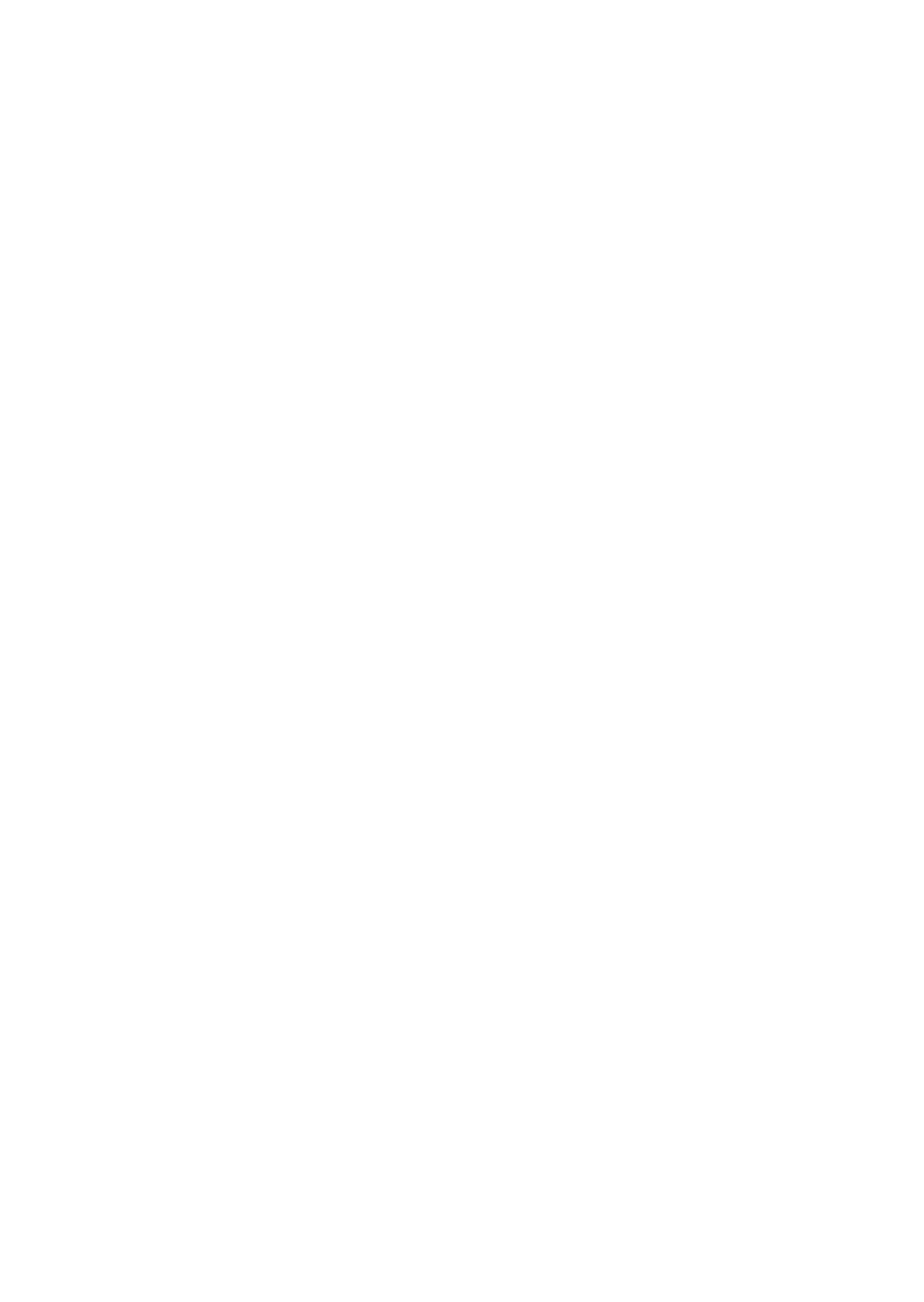

*Number* 9 *of* 2002

## **HOUSING (MISCELLANEOUS PROVISIONS) ACT 2002**

### **REVISED**

**Updated to 12 September 2018**

### **Introduction**

This Revised Act presents the text of the Act as it has been amended since enactment, and preserves the format in which it was passed.

#### **Related legislation**

*Housing Acts 1966 to 2015*: this Act is one of a group of Acts included in this collective citation, to be construed together as one (*Residential Tenancies (Amendment) Act 2015* (42/2015), s. 1(3)). The Acts in this group are:

- *Housing Act 1966* (21/1966)
- *Housing Act 1969* (16/1969)
- *Housing Act 1970* (18/1970)
- *Housing (Miscellaneous Provisions) Act 1979* (27/1979)
- *Housing Act 1984* (1/1984)
- *Housing Act 1988* (28/1988), other than ss. 27 and 28
- *Housing (Miscellaneous Provisions) Act 1992* (18/1992), other than ss. 29 and 30 and ss. 38(3) and (4)
- *Housing (Miscellaneous Provisions) Act 1997* (21/1997), other than ss. 16, 17 and s. 24(3)
- *Housing (Traveller Accommodation) Act 1998* (33/1998), other than ss. 26 and 27
- *Housing (Miscellaneous Provisions) Act 2002* (9/2002), other than ss. 17-20, 22, 23 and 24 and Schedules 2 and 3
- *Housing (Miscellaneous Provisions) Act 2004* (43/2004), other than s. 2
- *Housing (Miscellaneous Provisions) Act 2009* (22/2009), other than s. 100
- *Housing (Amendment) Act 2013* (22/2013)
- *Local Government Reform Act 2014* (1/2014), ss. 1(4), 5(3), sch. 2 part 1, sch. 4 paras. 1 and 14 in so far as they relate to the Housing Act 1966, and sch. 4 para. 16
- *Housing (Miscellaneous Provisions) Act 2014* (21/2014)
- *Residential Tenancies (Amendment) Act 2015* (42/2015), ss. 1(3), 15, 85 and 87

## **Annotations**

This Revised Act is not annotated and only shows textual amendments. An annotated version of this revision is also available which shows textual and non-textual amendments and their sources. It also shows editorial notes including statutory instruments made pursuant to the Act and previous affecting provisions.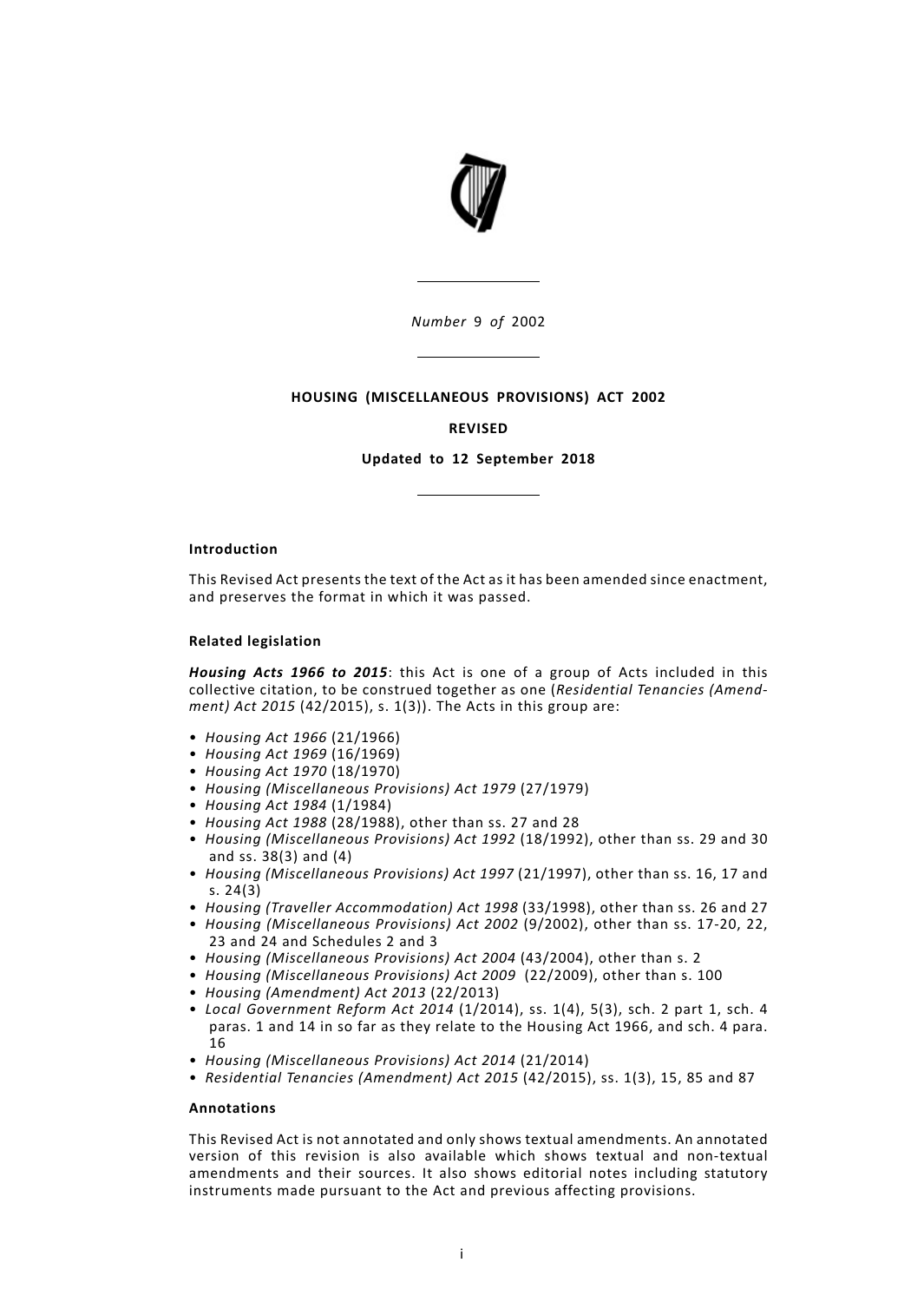## **Material not updated in this revision**

Where other legislation is amended by this Act, those amendments may have been superseded by other amendments in other legislation, or the amended legislation may have been repealed or revoked. This information is not represented in this revision but will be reflected in a revision of the amended legislation if one is available. A list of legislative changes to any Act, and to statutory instruments from 1983, may be found linked from the page of the Act or statutory instrument at www.irishstatutebook.ie.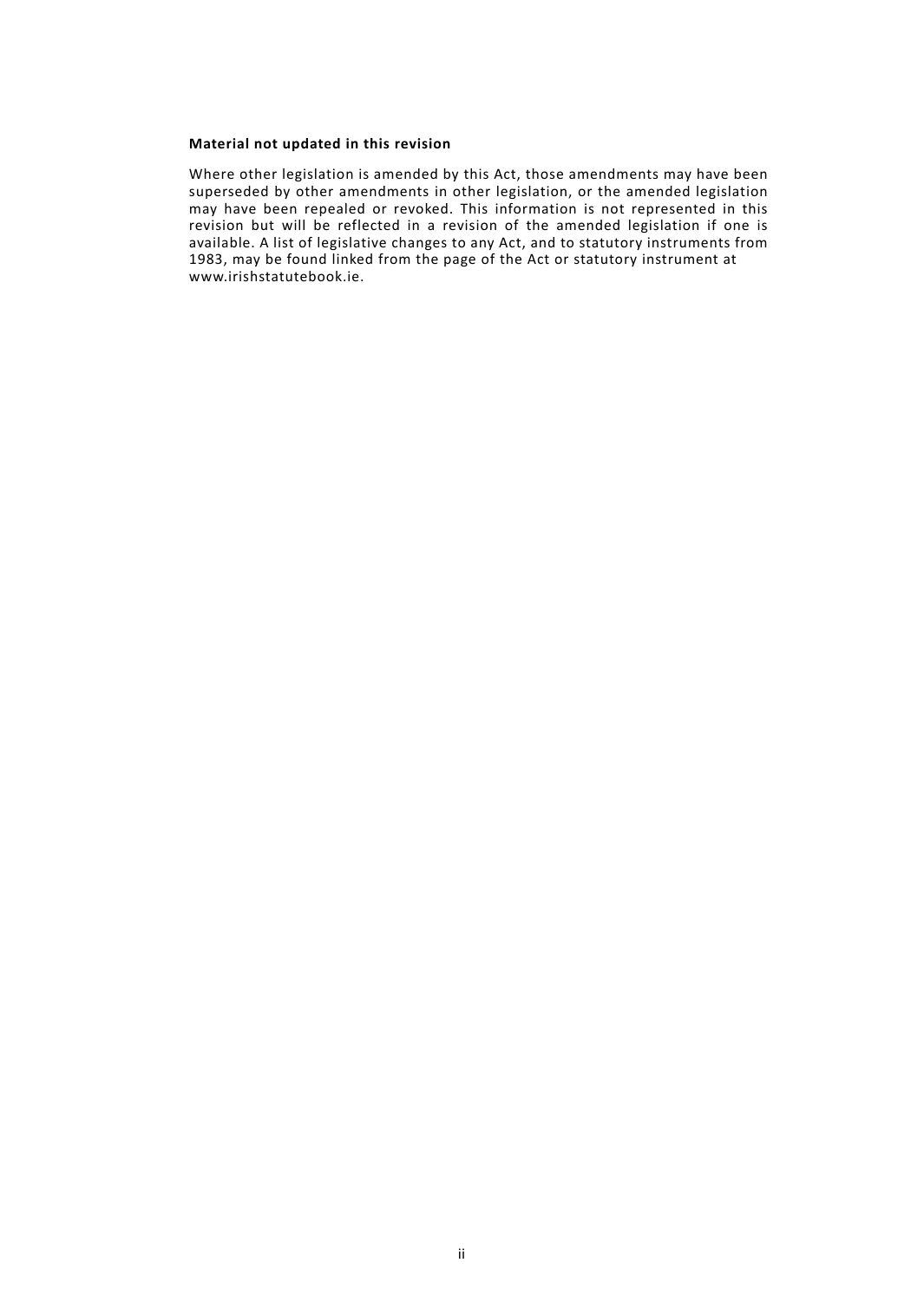

*Number* 9 *of* 2002

# **HOUSING (MISCELLANEOUS PROVISIONS) ACT 2002**

## **REVISED**

## **Updated to 12 September 2018**

### ARRANGEMENT OF SECTIONS

## [PART](#page-7-0) 1

## PRELIMINARY AND GENERAL

### Section

- 1. Short title and [commencement.](#page-7-1)
- 2. [Interpretation.](#page-7-2)
- 3. [Regulations.](#page-8-0)
- 4. [Repeals.](#page-8-1)

### [PART](#page-8-2) 2

# AFFORDABLE AND SHARED OWNERSHIP HOUSING SCHEMES

- 5. [Definitions.](#page-8-3)
- 6. Provision of [affordable](#page-9-0) houses. *(Repealed)*
- 7. Subsidy towards housing loan [charges.](#page-9-1)
- 8. Allocation of [affordable](#page-9-2) houses. *(Repealed)*
- 9. Control on resale of [affordable](#page-9-3) houses. *(Repealed)*
- Shared [ownership](#page-9-4) lease: purchase of interest of housing authority in house or sale of [house.](#page-9-4) *(Repealed)* 10.

## [PART](#page-9-5) 3

## **MISCELLANEOUS**

- 11. New house [grants.](#page-9-6)
- 12. [Assistance](#page-10-0) by Minister to approved bodies.
- 13. Provision of [information](#page-11-0) to Minister by mortgage lenders.
- Amendment of section 58 of Principal Act [\(Management](#page-12-0) and control of certain [dwellings,](#page-12-0) etc.). 14.
- [Amendment](#page-12-1) of section 90 of Principal Act (Power of housing authority to sell certain [dwellings\).](#page-12-1) 15.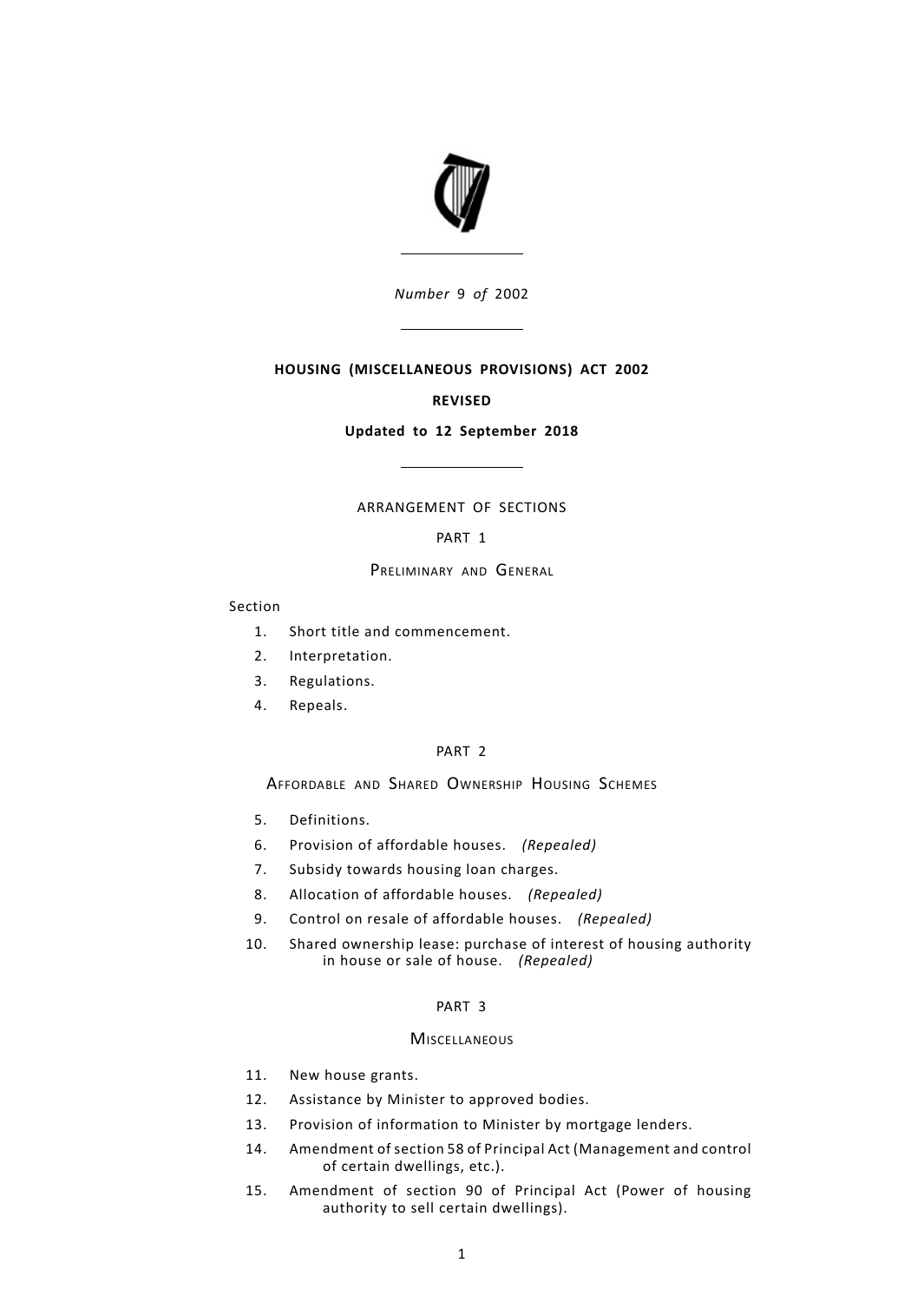- 16. [Amendment](#page-12-2) of section 23 of Act of 1992.
- 17. [Amendments](#page-14-0) to Housing Finance Agency Act, 1981.
- 18. [Amendment](#page-16-0) of section 54 of Finance Act, 1970.
- Amendment of First Schedule to National Treasury [Management](#page-16-1) [Agency](#page-16-1) Act, 1990. 19.
- 20. [Amendment](#page-16-2) of Housing (Private Rented Dwellings) Act, 1982.
- Amendment of section 10 of Housing [\(Miscellaneous](#page-17-0) Provisions) Act, [1992.](#page-17-0) 21.
- Amendment to section 25 of the Dublin Docklands [Development](#page-18-0) [Authority](#page-18-0) Act, 1997. 22.
- 23. [Amendments](#page-19-0) to Building Societies Act, 1989.
- 24. [Amendment](#page-19-1) to Criminal Justice (Public Order) Act, 1994.

## [SCHEDULE](#page-24-0) 1

## ENACTMENTS REPEALED

# [SCHEDULE](#page-24-1) 2

## SCHEDULE TO HOUSING FINANCE AGENCY ACT, 1981

# [SCHEDULE](#page-24-2) 3

## AMENDMENTS TO BUILDING SOCIETIES ACT, 1989

### ACTS REFERRED TO

| Borrowing Powers of Certain Bodies Act, 1996         | 1996, No. 22 |
|------------------------------------------------------|--------------|
| Building Societies Act, 1989                         | 1989, No. 17 |
| Central Bank Act, 1997                               | 1997, No. 8  |
| Companies Acts, 1963 to 2001                         |              |
| Criminal Justice (Public Order) Act, 1994            | 1994, No. 2  |
| Dublin Docklands Development Authority Act, 1997     | 1997, No. 7  |
| Finance Act, 1970                                    | 1970, No. 14 |
| Finance Act, 1983                                    | 1983, No. 15 |
| Finance Act, 1997                                    | 1997, No. 22 |
| Freedom of Information Act, 1997                     | 1997, No. 13 |
| Harbours Act, 1946                                   | 1946, No. 9  |
| Harbours Act, 1996                                   | 1996, No. 11 |
| Health Act, 1970                                     | 1970, No. 1  |
| Health (Eastern Regional Health Authority) Act, 1999 | 1999, No. 13 |
| Housing Act, 1966                                    | 1966, No. 21 |
| Housing Act, 1988                                    | 1988, No. 28 |
| Housing Acts, 1966 to 1998                           |              |
| Housing Finance Agency Act, 1981                     | 1981, No. 37 |
| Housing Finance Agency (Amendment) Act, 1985         | 1985, No. 20 |
| Housing (Miscellaneous Provisions) Act, 1979         | 1979, No. 27 |
| Housing (Miscellaneous Provisions) Act, 1992         | 1992, No. 18 |
| Housing (Private Rented Dwellings) Act, 1982         | 1982, No. 6  |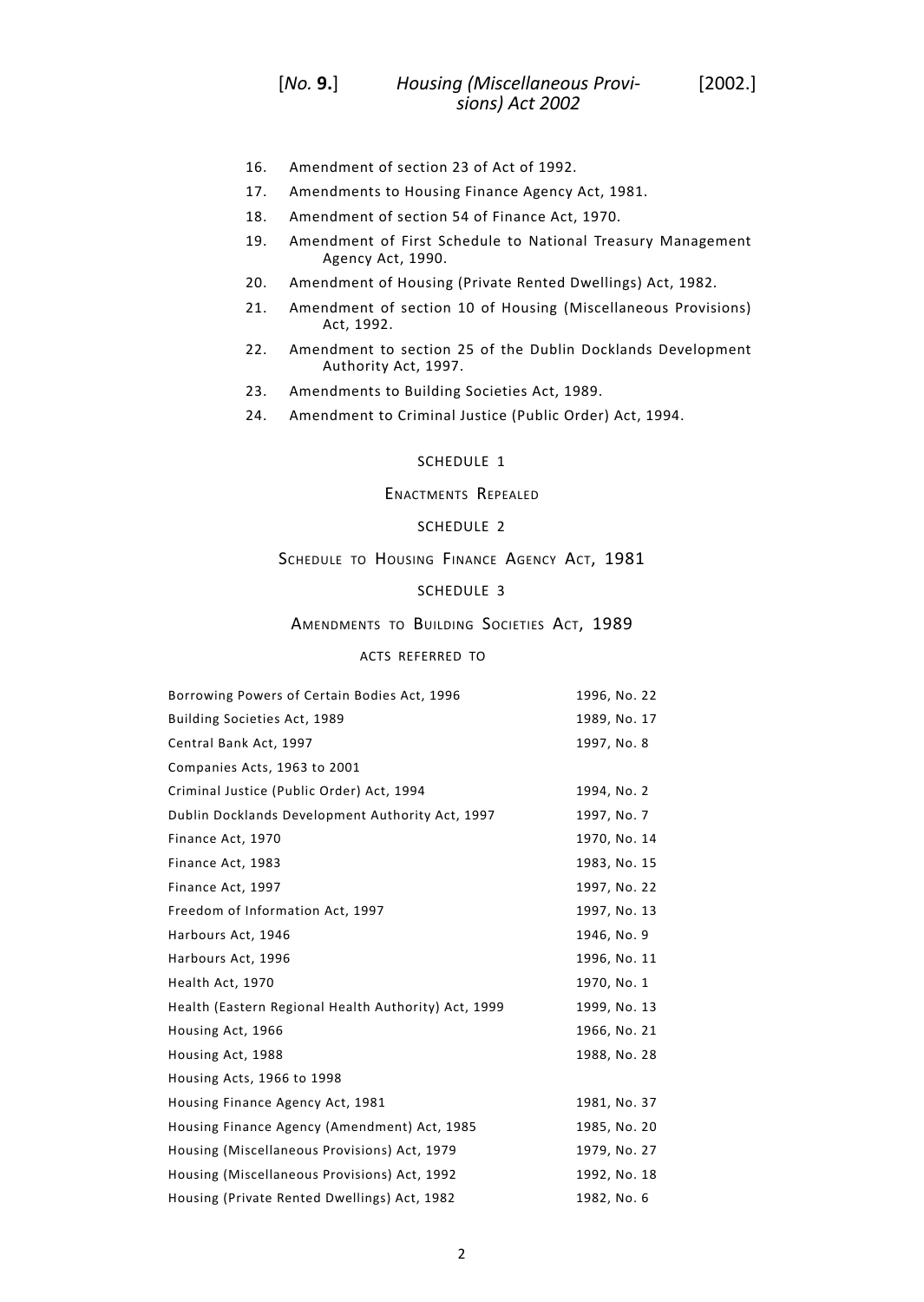### *Housing (Miscellaneous Provi-* [2002.] *sions) Act 2002* [*No.* **9.**]

| Housing (Traveller Accommodation) Act, 1998             | 1998, No. 33 |
|---------------------------------------------------------|--------------|
| Local Government (Sanitary Services) Acts, 1878 to 1995 |              |
| Local Government Act, 2001                              | 2001, No. 37 |
| National Treasury Management Agency Act, 1990           | 1990, No. 18 |
| Nítrigin Éireann Teoranta Act, 2001                     | 2001, No. 21 |
| Roads Act, 1993                                         | 1993, No. 14 |
| Social Welfare (Consolidation) Act, 1993                | 1993, No. 27 |
| Vocational Education Acts, 1930 to 1999                 |              |
| Waste Management Acts, 1996 and 2001                    |              |
| Water Supplies Act, 1942                                | 1942, No. 1  |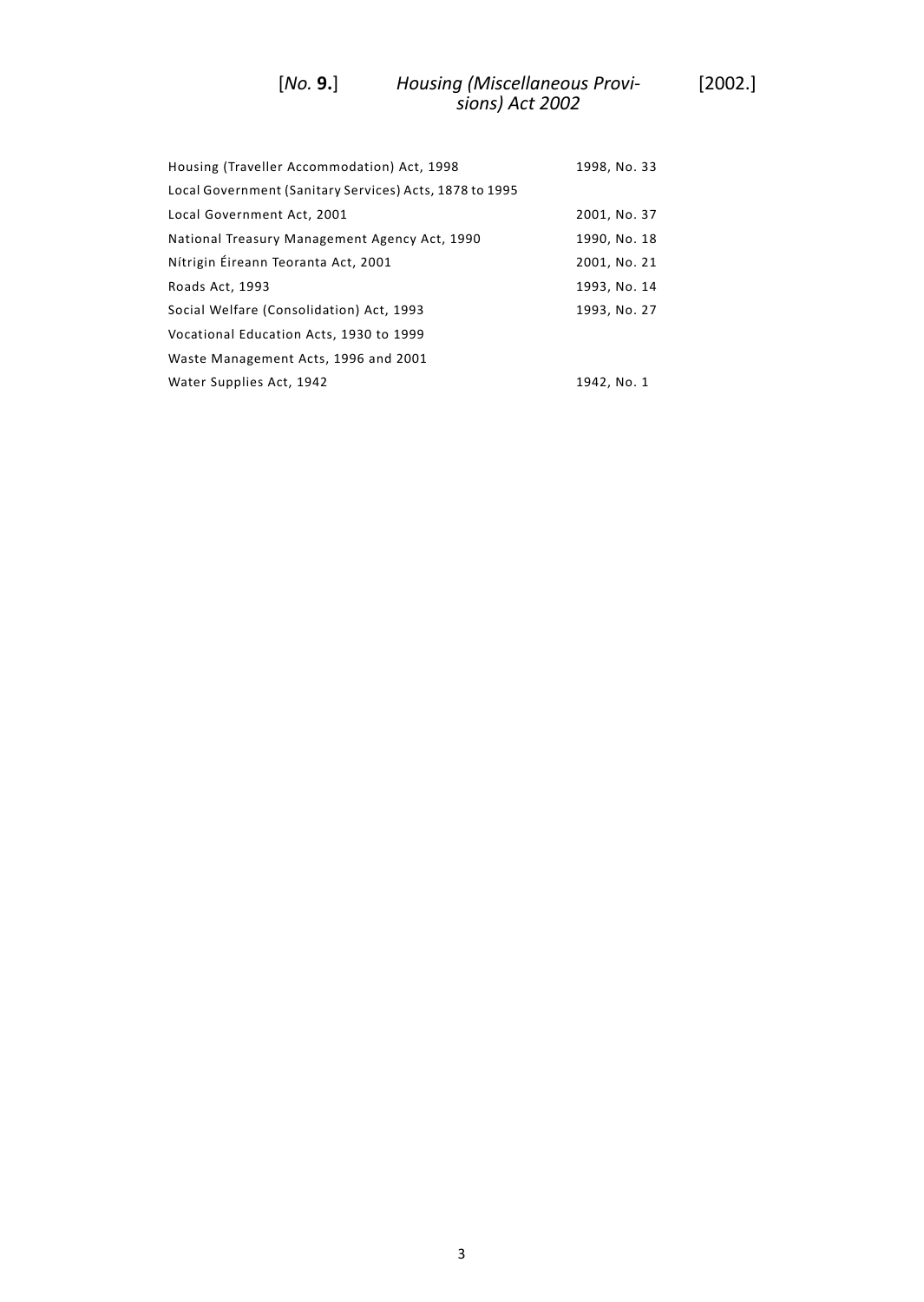

*Number* 9 *of* 2002

## **HOUSING (MISCELLANEOUS PROVISIONS) ACT 2002**

### **REVISED**

### **Updated to 12 September 2018**

AN ACT TO PROVIDE FOR THE MAKING AVAILABLE, AND RESALE, OF AFFORDABLE HOUSES, TO PROVIDE FOR THE PURCHASE OF THE INTEREST OF A HOUSING AUTHORITY IN A HOUSE WHICH IS SUBJECT TO A SHARED OWNERSHIP LEASE AND THE SALE OF SUCH A HOUSE, TO PROVIDE FOR THE MAKING OF GRANTS IN RESPECT OF NEW HOUSES AND TO APPROVED BODIES, TO PROVIDE FOR THE GIVING OF CERTAIN INFORMATION BY MORTGAGE LENDERS TO THE MINISTER, TO EXTEND THE POWERS AND INCREASE THE BORROWING LIMIT OF THE HOUSING FINANCE AGENCY, TO AMEND AND EXTEND THE HOUSING ACTS, 1966 TO 1998, THE FINANCE ACT, 1970, THE HOUSING FINANCE AGENCY ACT, 1981, TO AMEND THE HOUSING (PRIVATE RENTED DWELLINGS) ACT, 1982, THE BUILDING SOCIETIES ACT, 1989, THE NATIONAL TREASURY MANAGEMENT AGENCY ACT, 1990, THE CRIMINAL JUSTICE (PUBLIC ORDER) ACT, 1994, AND THE DUBLIN DOCKLANDS DEVELOPMENT AUTHORITY ACT, 1997, AND TO PROVIDE FOR RELATED MATTERS. [10*th April*, 2002]

<span id="page-7-1"></span><span id="page-7-0"></span>BE IT ENACTED BY THE OIREACHTAS AS FOLLOWS:

## PART 1

#### PRELIMINARY AND GENERAL

Short title and **1.**—(1) This Act may be cited as the Housing (Miscellaneous Provisions) Act, 2002. (2) The Housing Acts, 1966 to 1998, and this Act, other than *sections 17* to *20, 22, 23* and *24* and *Schedules 2* and *3*, may be cited together as the Housing Acts, 1966 to 2002, and shall be read together as one Act. (3) This Act, other than *section 12*, shall come into operation on such day or days as the Minister may appoint by order or orders either generally or with reference to any particular purpose or provision and different days may be so appointed for different purposes or different provisions or for the repeal of different enactments effected by *section 4*. Interpretation. **2.**—(1) In this Act, except where the context otherwise requires—

<span id="page-7-2"></span>"Act of 1992" means the Housing (Miscellaneous Provisions) Act, 1992;

"house" includes any building or part of a building used or suitable for use as a dwelling and any outoffice, yard, garden or other land appurtenant thereto or usually enjoyed therewith and "housing" shall be read accordingly;

commencement.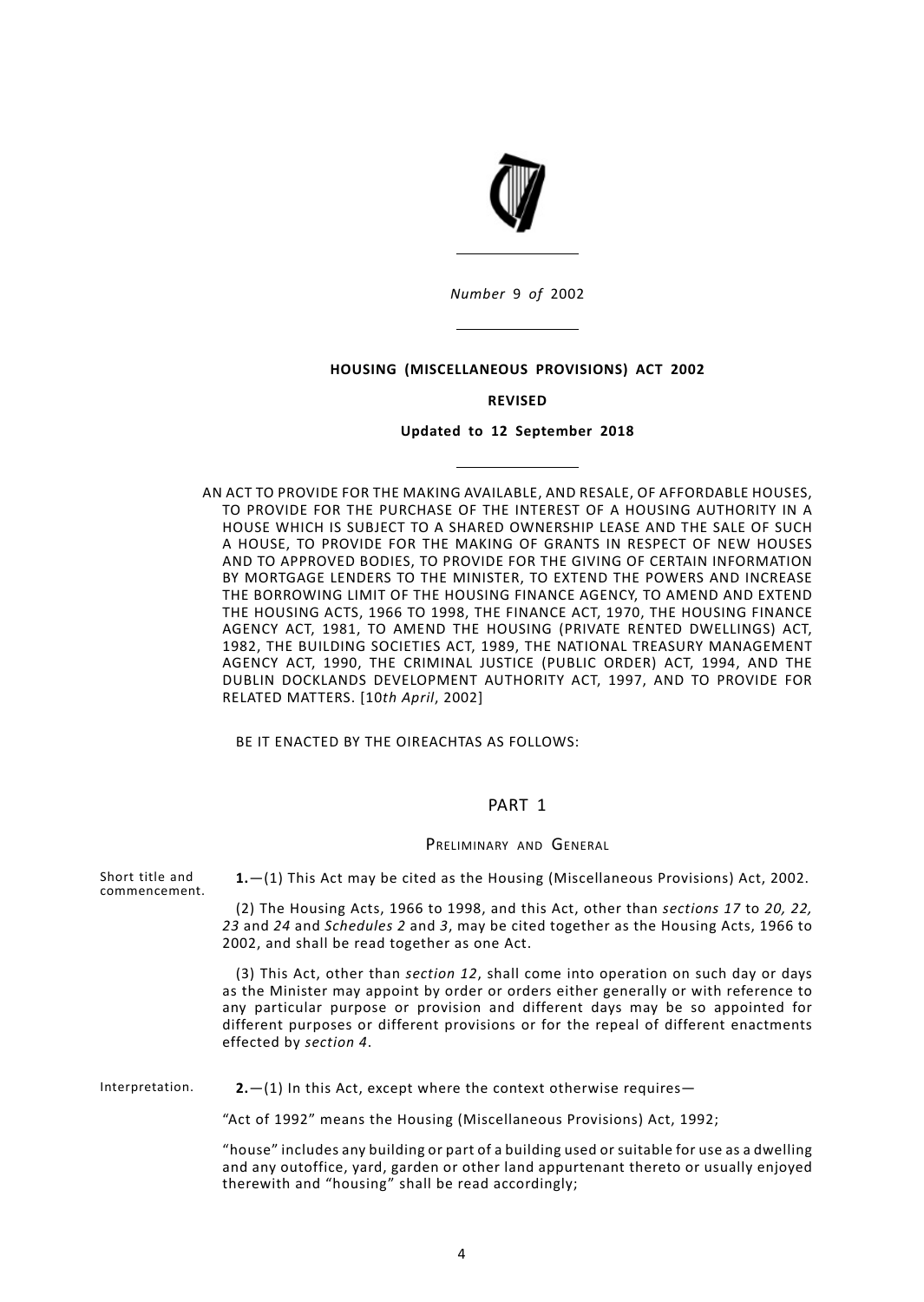PT. 1 S. 2 [*No.* **9.**]

"housing authority" has the meaning assigned to it by section 23 (as amended by *section 16*) of the Act of 1992;

"Minister" means the Minister for the Environment and Local Government;

"prescribed" means prescribed by regulations made by the Minister under this Act;

"Principal Act" means the Housing Act, 1966.

- (2) In this Act—
	- (*a*) a reference to a Part, section or Schedule is to a Part or section of, or Schedule to, this Act, unless it is indicated that a reference to some other enactment is intended,
	- (*b*) a reference to a subsection or paragraph is to the subsection or paragraph of the provision in which the reference occurs, unless it is indicated that a reference to some other provision is intended, and
	- (*c*) a reference to any other enactment shall, unless the context otherwise requires, be read as a reference to that enactment as amended by or under any other enactment, including this Act.

Regulations. **3.**—(1) The Minister may make regulations—

- <span id="page-8-0"></span>(*a*) prescribing any matter referred to in this Act as prescribed or to be prescribed or in relation to any matter referred to in this Act as the subject of regulations, or
- (*b*) for the purposes of, and for the purposes of giving full effect to, this Act.
- (2) Regulations made under this Act may—
	- (*a*) include any incidental, supplemental and consequential provisions that appear to the Minister to be necessary or expedient, or
	- (*b*) apply either generally or to a specified class or classes of persons or to any other matter that the Minister may consider to be appropriate and include different provisions in relation to different classes of persons.

<span id="page-8-1"></span>(3) Every regulation made by the Minister under this Act shall be laid before each House of the Oireachtas as soon as practicable after it is made and, if a resolution annulling the regulation is passed by either House within the next 21 days on which that House has sat after the regulation is laid before it, the regulation shall be annulled accordingly but without prejudice to the validity of anything previously done under the regulation.

<span id="page-8-3"></span><span id="page-8-2"></span>Repeals. **4.**—Each enactment specified in *column (2)* of *Schedule 1* is repealed to the extent specified in *column (3)* of that Schedule.

## PART 2

AFFORDABLE AND SHARED OWNERSHIP HOUSING SCHEMES

Definitions. **5.**—In this Part—

"affordable house" means a house made available for sale in accordance with this Part by a housing authority at a price less than the market value and "affordable housing" shall be read accordingly;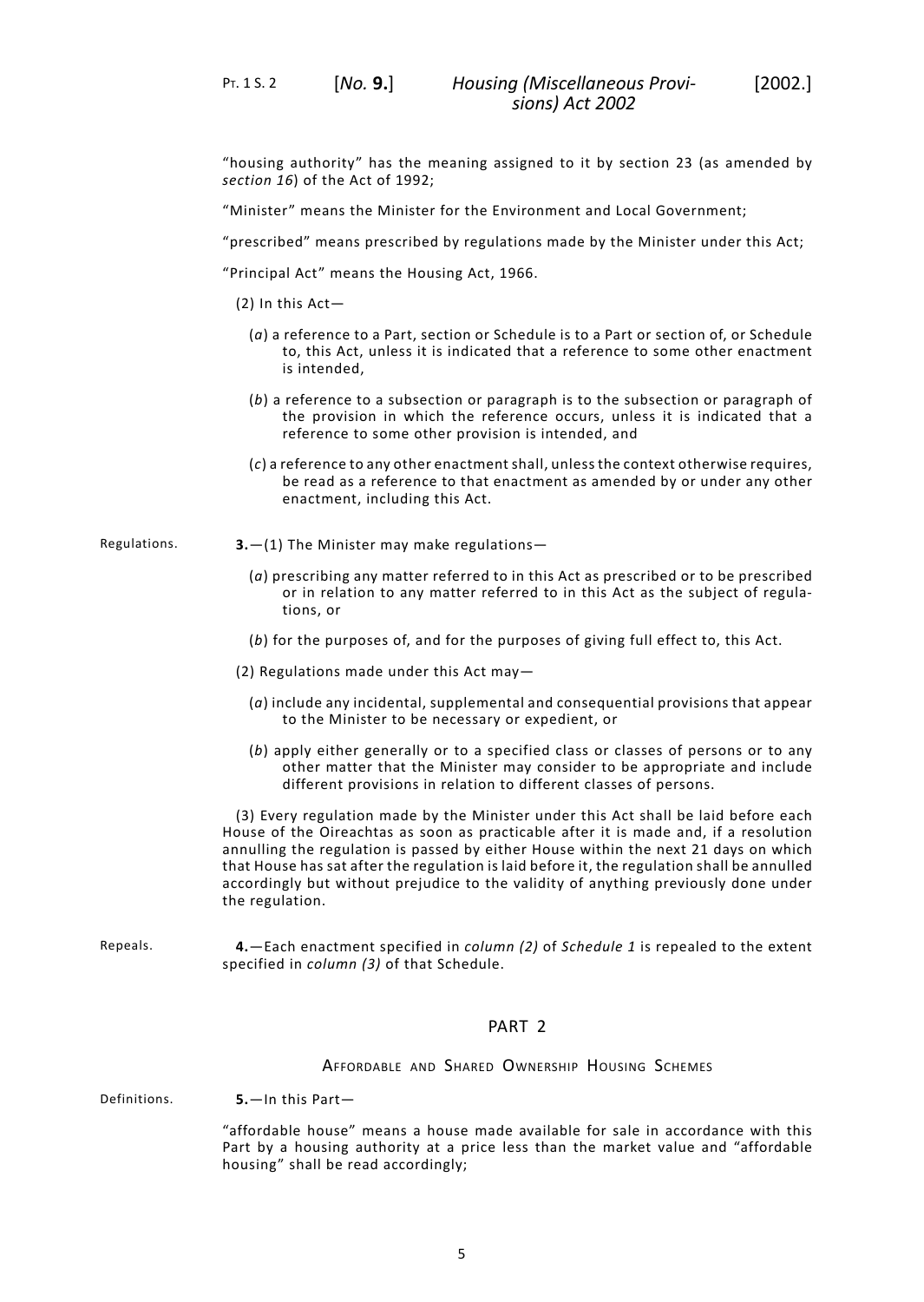**6.** —**[**...**]**

"market value", in relation to a house, means the price which, in the opinion of the housing authority concerned, might reasonably be obtained in respect of such house, if sold on the open market;

<span id="page-9-0"></span>"shared ownership lease" means a shared ownership lease granted by a housing authority under section 3 of the Act of 1992.

Provision of affordable houses.

Subsidy towards housing loan charges.

<span id="page-9-1"></span>**7.**—(1) The Minister may, with the consent of the Minister for Finance and subject to regulations that may be made by the Minister under this section, pay, out of moneys provided by the Oireachtas, a subsidy towards the loan charges incurred by a person to whom a housing authority makes a loan for the purchase of an affordable house.

(2) Without prejudice to the generality of *subsection (1)*, regulations under this section may provide for all or any of the following:

- (*a*) the amount of a subsidy, the conditions under which it may be paid and the manner of its payment, including payment by instalments;
- (*b*) the payment to the housing authority making the loan of a subsidy on behalf of the person to whom it is payable under *subsection (1)* and the conditions under which it is paid to the housing authority;
- (*c*) the class or classes of persons to whom a subsidy may be paid;
- (*d*) requirementsin relation to the family, income and other financial circumstances of a person to whom a subsidy may be paid;
- (*e*) the period within which application for a subsidy shall be made;
- <span id="page-9-2"></span>(*f*) requirements in relation to the payment of any other subsidy or grant in respect of a house under any enactment (including this Act).

Allocation of affordable houses.

Control on resale of affordable houses. **9.** —**[**...**]**

<span id="page-9-4"></span><span id="page-9-3"></span>**8.** —**[**...**]**

<span id="page-9-6"></span><span id="page-9-5"></span>Shared ownership lease: purchase of interest of housing authority in house or sale of house. **10.** —**[**...**]**

### PART 3

#### **MISCELLANEOUS**

New house grants. **11.**—(1) The Minister may, with the consent of the Minister for Finance and subject to such regulations as may be made by the Minister for the purposes of this section, pay, out of moneys provided by the Oireachtas, a grant to a person in respect of a new house.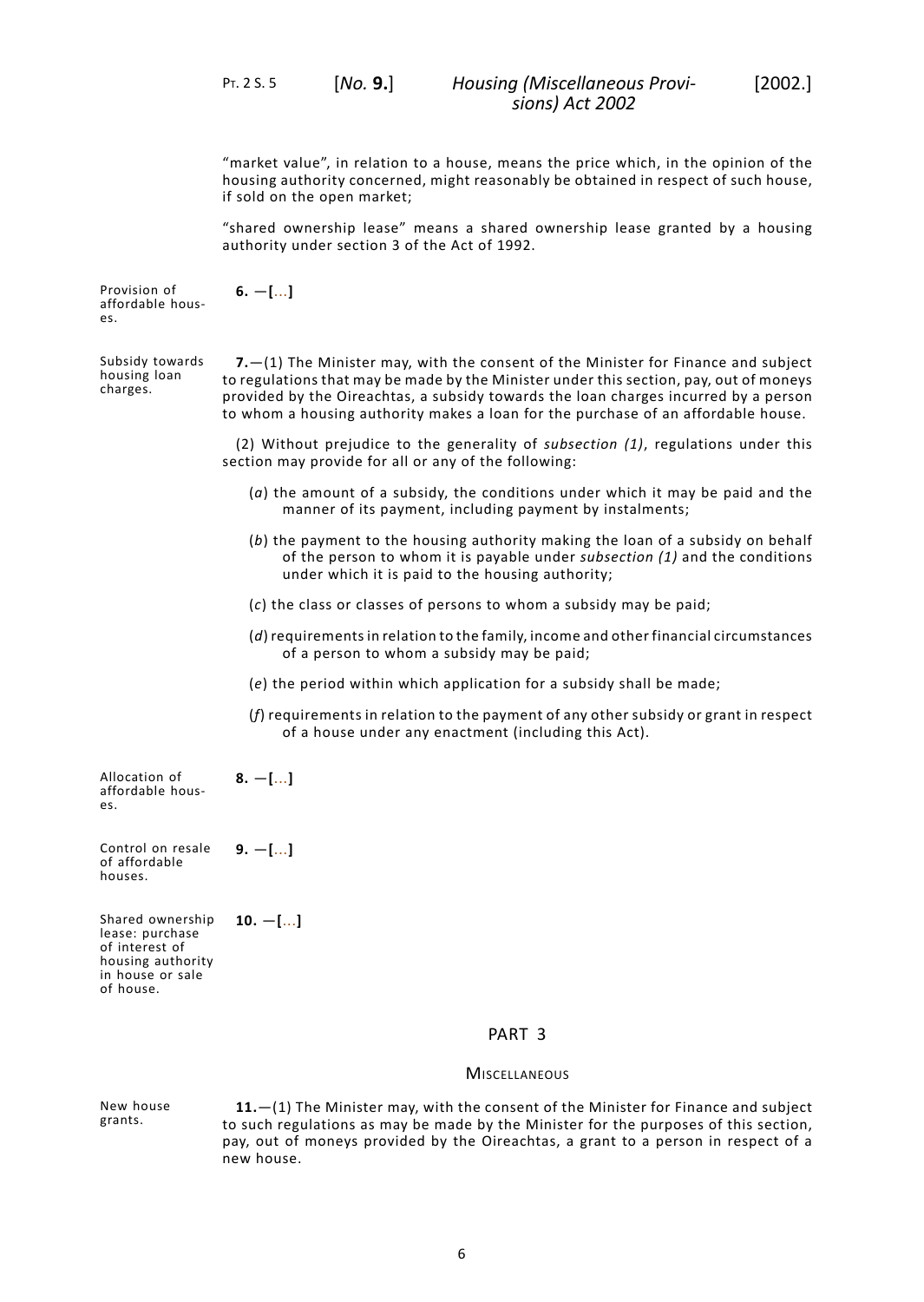PT. 3 S. 11 [*No.* **9.**]

(2) Without prejudice to the generality of *subsection (1)*, regulations made under this section may provide for all or any of the following:

- (*a*) the class or classes of person to whom a grant may be paid;
- (*b*) the amount of a grant including the payment of different amounts in different circumstances and subject to those conditionsthat the Minister may prescribe, including conditions relating to:
	- (i) standards of construction of houses and the provision of water, sewerage and other services;
	- (ii) the efficient consumption of energy, including the use of renewable forms of energy;
	- (iii) sustainable building practices, including the use of recycled or re-usable building materials and the storage, removal, recycling or re-use of builder's waste;
- (*c*) eligibility criteria, including criteria in relation to:
	- (i) the occupation of the house;
	- (ii) payment of a grant to persons who have previously purchased or built another house for occupation by them;
	- (iii) the family, income or other financial circumstances of a person applying for a grant;
	- (iv) the information and documentation required to be provided by a person applying for a grant;
	- (v) requirements in relation to the payment of any other grant or subsidy in respect of a house under any enactment (including this Act);
- (*d*) the total floor area of the house determined in the prescribed manner.

<span id="page-10-0"></span>(3) Compliance with the conditions referred to in *subsection (2)(b)(i)* is a condition precedent to the making of a grant under this section.

Assistance by Minister to approved bodies.

**12.**—(1) The Minister may, with the consent of the Minister for Finance, pay out of moneys provided by the Oireachtas, a grant in respect of the administrative and general expenses of a body to which this section applies and standing approved of by the Minister for the purposes of this section.

- (2) This section applies to a body which—
	- (*a*) represents or promotes the formation of co-operative or voluntary groups or associations which have as an object the provision of—
		- (i) houses, or
		- (ii) sites (within the meaning of the Housing (Traveller Accommodation) Act, 1998) for the accommodation of travellers (within the meaning of that Act),
		- or
	- (*b*) provides information, advice or training or conducts research in relation to housing including housing needs, standards, management, finance or any other aspect of housing policy either generally or in relation to a particular class or classes of persons that the Minister may specify, in particular, elderly persons, persons with a disability, homeless persons (within the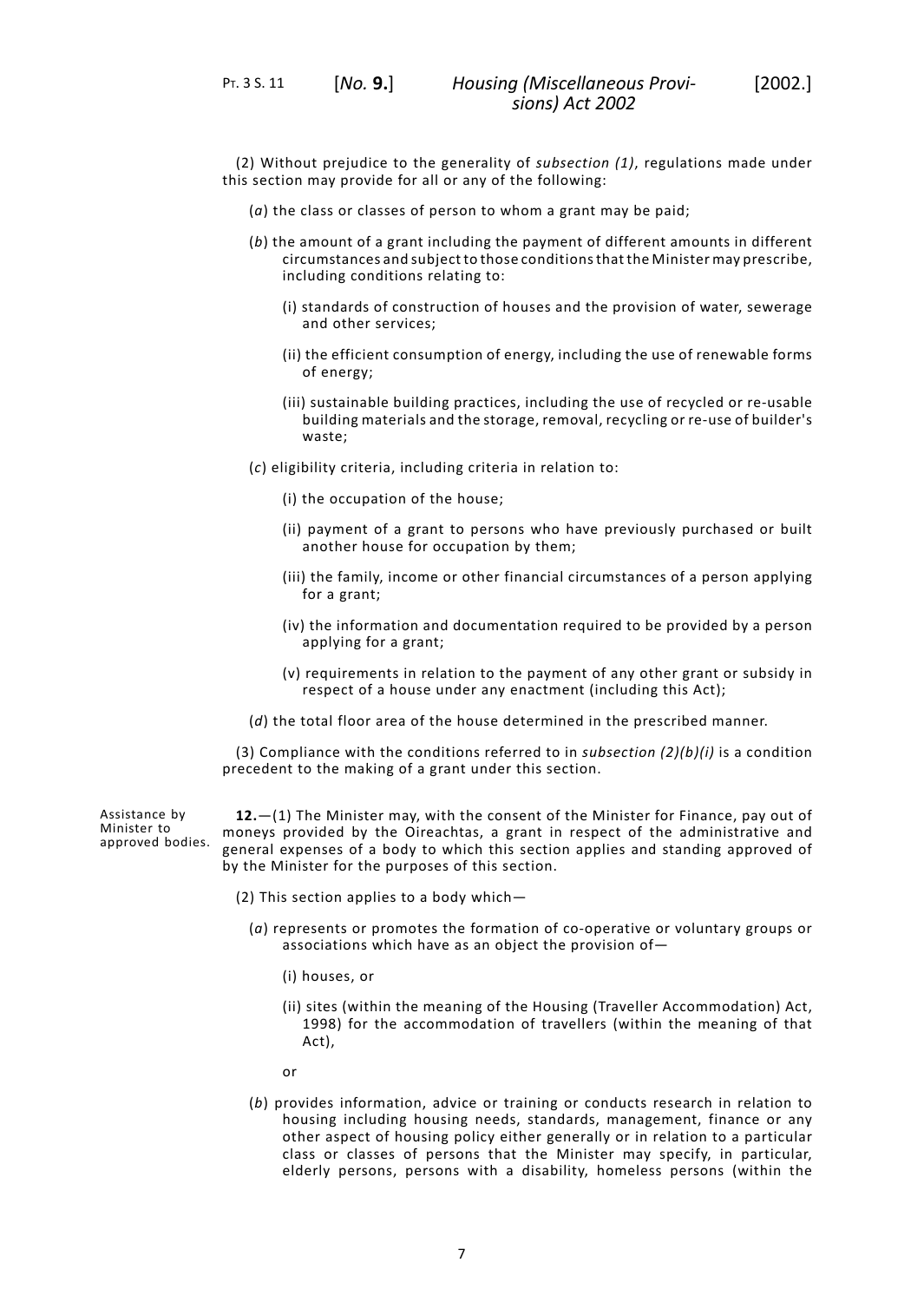PT. 3 S. 12 [*No.* **9.**]

meaning of the Housing Act, 1988) or travellers (within the meaning of the Housing (Traveller Accommodation) Act, 1998).

(3) A grant made under this section shall be subject to the terms and conditions that may be determined by the Minister from time to time.

<span id="page-11-0"></span>(4) This section shall be deemed to have come into operation on 1 January 2001.

Provision of **13.**—(1) In this section "mortgage lender" has the same meaning as in the Central Bank Act, 1997.

> (2) The Minister may, from time to time, in the interests of consumer protection or for the purposes of his or her functions in relation to housing or the development and co-ordination of housing policy or relevant financial and economic policies, require mortgage lenders to provide to the Minister such information as the Minister specifies, including the following:

- (*a*) in respect of a person to whom a mortgage lender has granted approval for a mortgage or granted a mortgage, his or her age, gender, **[**civil status within the meaning of the Civil Partnership and Certain Rights and Obligations of Cohabitants Act 2010**]** and income level, the nature of his or her employment and whether the person is a first time buyer;
- (*b*) the purpose, amount, type and term of the mortgage and the applicable rate of interest;
- (*c*) the price, age, size and type of house in respect of which a mortgage is sought and its location by reference to the relevant country or, where the house is located in the State, the relevant county or postal district.
- (3) The information referred to in *subsection (2)*
	- (*a*) shall be provided at the times and in the form and manner that the Minister requires, and
	- (*b*) shall not include information that directly identifies or may identify a person and, in particular, it shall not include the names, dates of birth or addresses of persons in respect of whom information is requested or provided.
- (4) (*a*) Subject to *subsection (5)*, where information is provided to the Minister under this section, the information shall not be disclosed by any person receiving, inputting, storing, managing, processing, analysing, accessing or using the information, except in accordance with any arrangements that may be made by the Minister with the mortgage lenders concerned.
	- (*b*) Information that is provided to the Minister under this section or that is derived from an analysis of such information shall not be disclosed where it directly or indirectly identifies or may identify a person or mortgage lender.

(5) *Subsection (4)* shall not apply to a disclosure of information which is required by or under any enactment or by a rule of law or order of a court.

(6) The Freedom of Information Act, 1997, is amended in Part I of the Third Schedule by inserting—

- (*a*) in column (1), "*No. — of 2002*",
- (*b*) in column (2), "*Housing (Miscellaneous Provisions) Act, 2002*", and
- (*c*) in column (3), "*Section 13*".

information to Minister by mortgage lenders.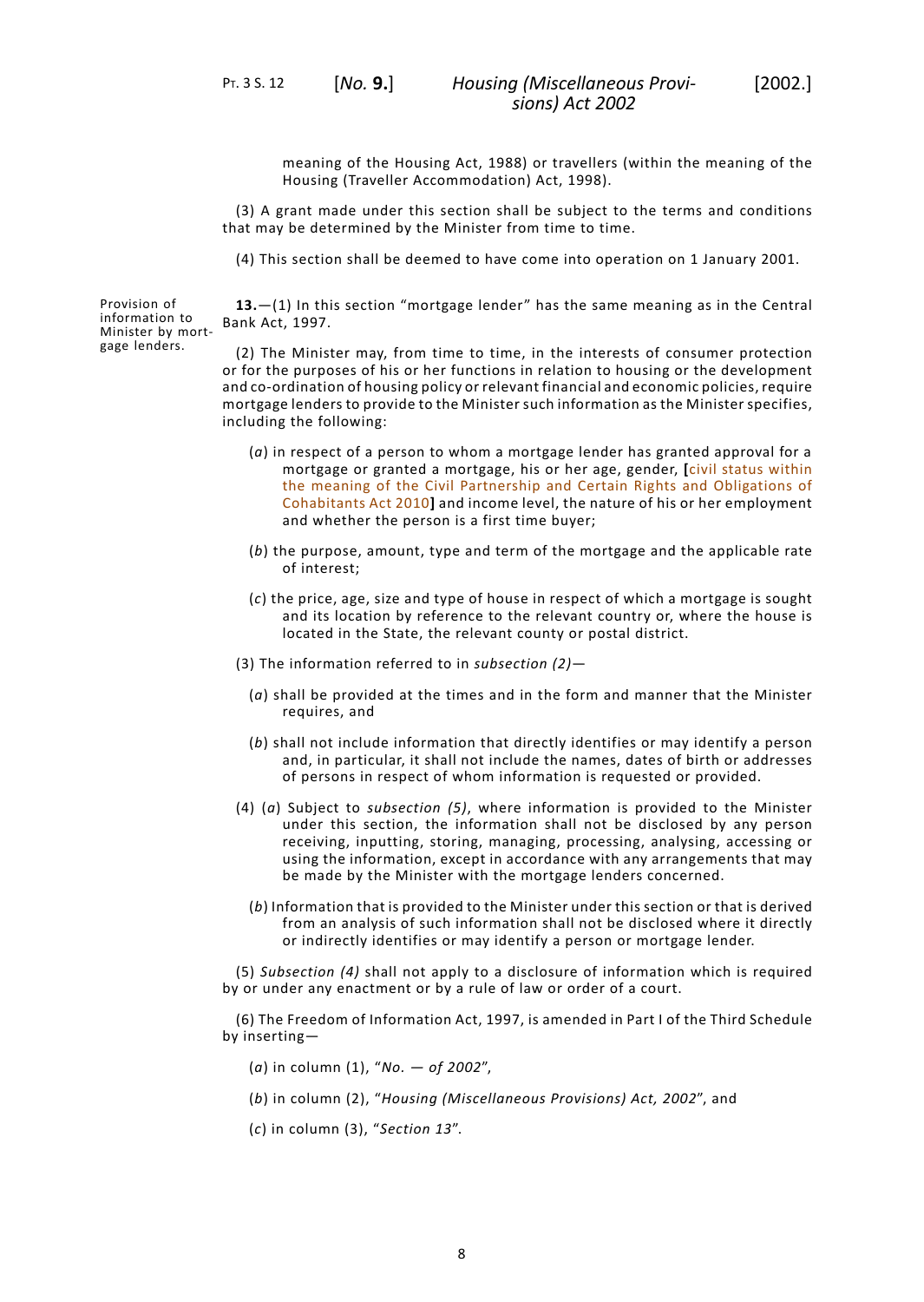PT. 3 S. 14 [*No.* **9.**]

Amendment of section 58 of Principal Act (Management and control of certain dwellings, etc.).

<span id="page-12-0"></span>**14.**—Section 58 of the Principal Act is amended—

(*a*) by inserting the following after subsection (1):

"(1A) The management and control of the common areas appurtenant to a dwelling and provided by a housing authority under this Act are not required to be vested in the housing authority under subsection (1) of this section.

(1B) A housing authority may perform management and control functions vested in it under subsection (1) of this section in respect of any dwelling of which the housing authority is not the owner and which is provided under a contract or lease between the housing authority and the owner of the dwelling.",

#### and

(*b*) by inserting the following after subsection (3):

"(3A) Without prejudice to the generality of subsection (3) of this section, charges made under that subsection may include—

- (*a*) charges relating to the provision of services to, and the insurance of, a dwelling and other charges relating to the management and control of the dwelling, or
- (*b*) any other charges that may be prescribed under this section in relation to:
	- (i) the management and control of common areas appurtenant to a dwelling, where those common areas are also used by the occupants of other dwellings;
	- (ii) the provision of services where those services are also provided to the occupants of other dwellings.

<span id="page-12-1"></span>(3B) A housing authority may make such charge under subsection (3) of this section, whether by way of rent or otherwise, as it considers appropriate, in respect of any dwelling of which the housing authority is not the owner and which is provided under a contract or lease between the housing authority and the owner of the dwelling.".

**15.**—Section 90 (inserted by the Act of 1992) of the Principal Act is amended by inserting the following after subsection (6)—

"(6A) Where a dwelling is sold to a tenant under a purchase scheme, the housing authority shall not be liable after the date of sale for any charges payable in respect of the dwelling relating to:

- (*a*) the provision of services to and the insurance of the dwelling and other charges relating to the management and control of the dwelling;
- <span id="page-12-2"></span>(*b*) the management and control of common areas appurtenant to the dwelling, where those common areas are also used by the occupants of other dwellings;
- (*c*) the provision of services where those services are also provided to the occupants of other dwellings.".

Amendment of section 23 of Act of 1992.

**16.**—Section 23 of the Act of 1992 is amended—

(*a*) by substituting the following for subsections (1) and (2):

section 90 of Principal Act (Power of housing authority to sell certain dwellings).

Amendment of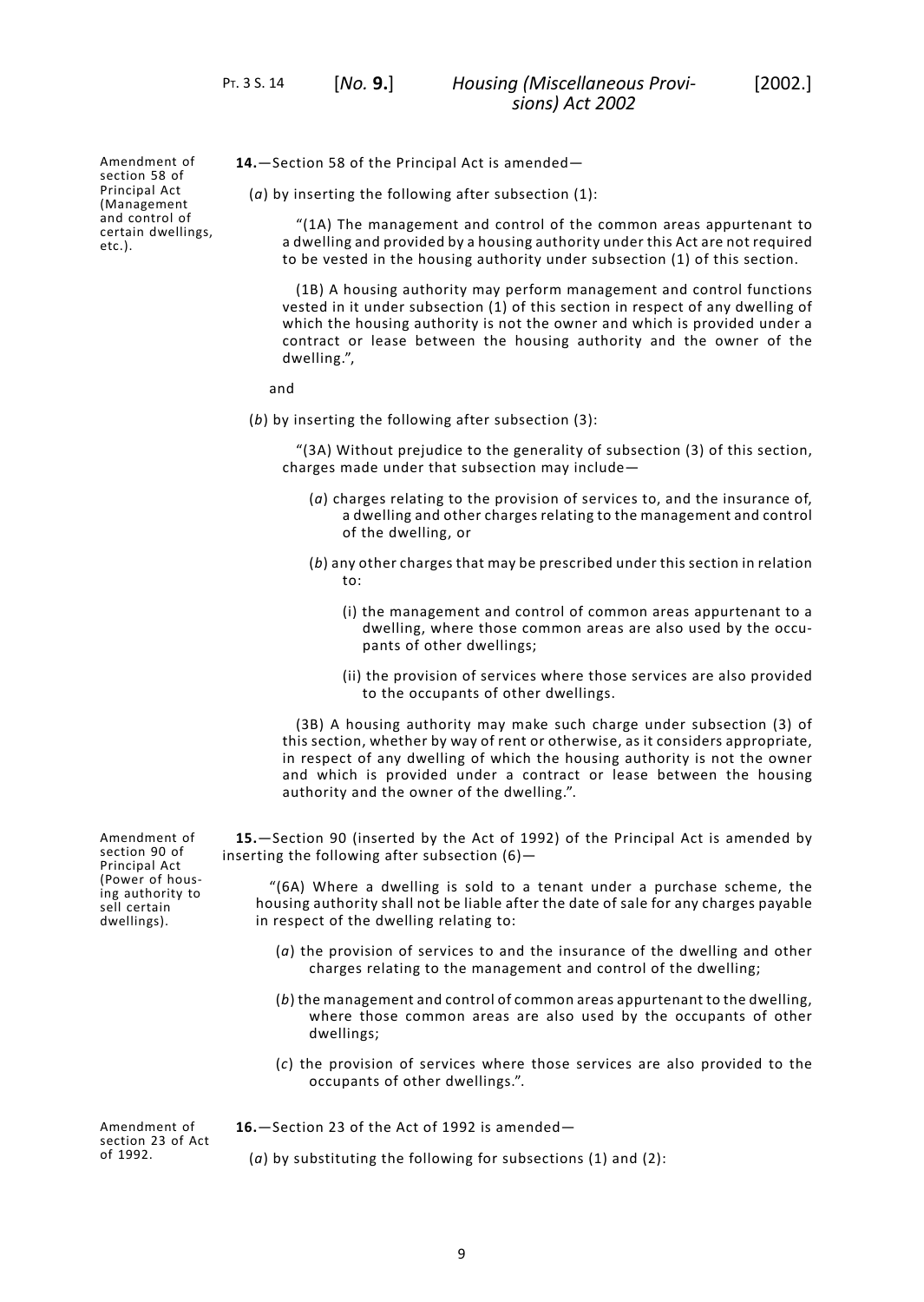PT. 3 S. 16 [*No.* **9.**]

"(1) Subject to subsections (2) and (3), a reference in the *Housing Acts, 1996* to *2002*, to a housing authority means, in the case of—

- (*a*) a county, the county council,
- (*b*) a city, the city council,
- (*c*) a borough mentioned in Chapter 1 of Part 1 of Schedule 6 to the Act of 2001, except as respects—
	- (i) section 6 of the Act of 1979,
	- (ii) section 8 of the Act of 1988,
	- (iii) sections 2 to 4 and sections 6 and 7 of this Act, and
	- (iv) *Part 2* of the *Housing (Miscellaneous Provisions) Act, 2002*,

the borough council and, as respects each of those sections, the county council in whose administrative area the borough is situate,

- (*d*) a town mentioned in Chapter 2 of Part 1 of Schedule 6 to the Act of 2001, except as respects—
	- (i) section 6 of the Act of 1979,
	- (ii) sections 8 and 16 of the Act of 1988,
	- (iii) sections 2 to 4 and sections 6, 7 and 11 of this Act, and
	- (iv) *Part 2* of the *Housing (Miscellaneous Provisions) Act, 2002*,

the town council and, as respects each of those sections, the county council in whose administrative area the town is situate,

- (*e*) a town mentioned in Part 2 of Schedule 6 to the Act of 2001, except as respects—
	- (i) sections 34 to 36 and section 41 of the Principal Act,
	- (ii) section 6 of the Act of 1979,
	- (iii) sections 2 and 6, sections 8 to 10 and sections 13 and 16 of the Act of 1988,
	- (iv) sections 2 to 7, sections 10 to 12, and sections 14, 17, 18, 20, 34 and 35 of this Act, and
	- (v) *Part 2* of the *Housing (Miscellaneous Provisions) Act, 2002*,

the town council and, as respects each of those sections, the county council in whose administrative area the town is situate,

and references to the functional area of a housing authority shall be construed accordingly.

(2) A reference in the *Housing Acts, 1966* to *2002*, to a housing authority means, in the case of—

- (*a*) the boroughs of Drogheda, Sligo and Wexford, except as respects—
	- (i) section 6 of the Act of 1979,
	- (ii) section 8 of the Act of 1988, and
	- (iii) sections 6 and 7 of this Act,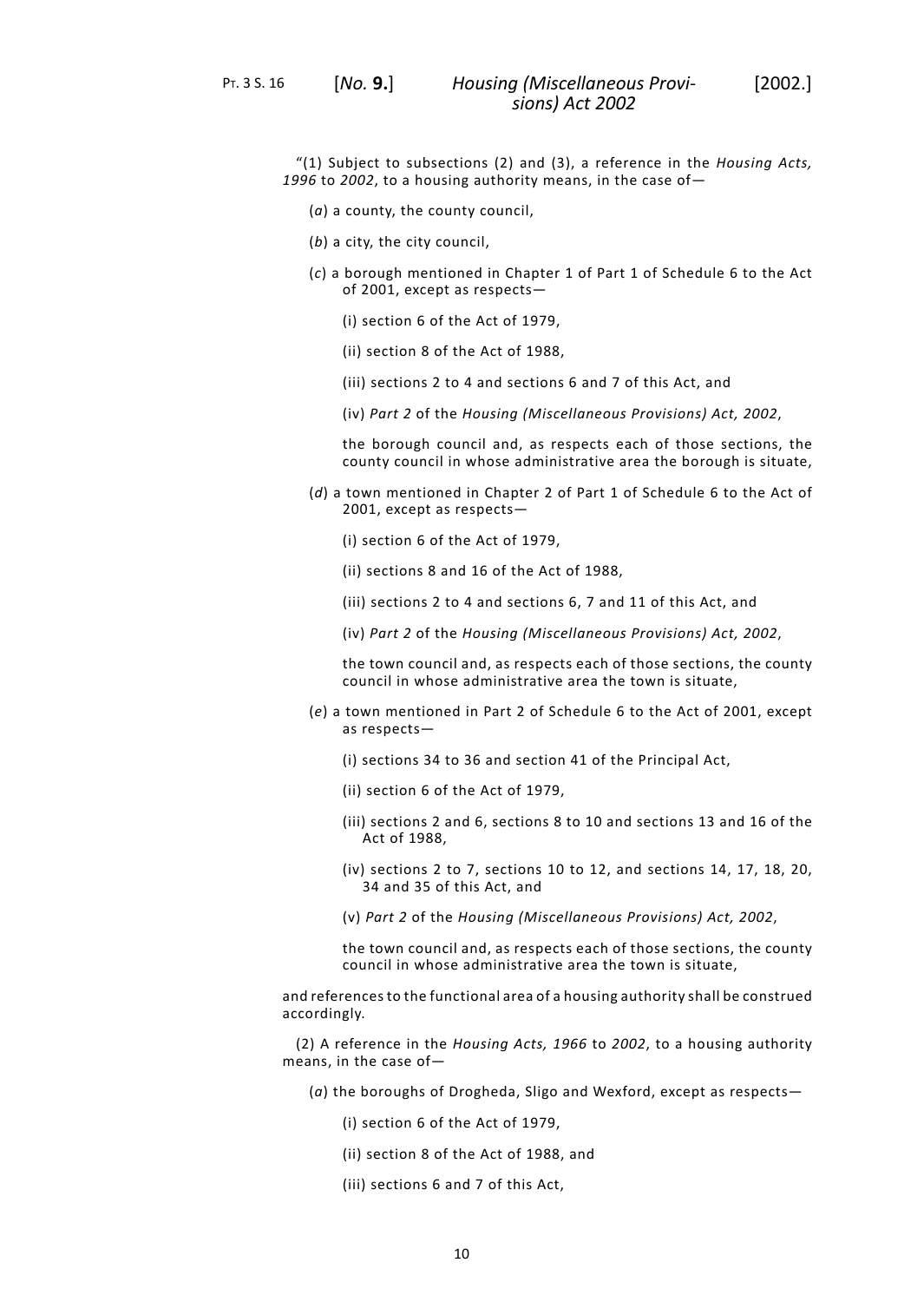PT. 3 S. 16 [*No.* **9.**]

the respective borough councils and, as respects each of those sections, the respective county councils in whose administrative areas those boroughs are situate,

(*b*) the town of Bray, except as respects—

(i) section 6 of the Act of 1979,

(ii) section 8 of the Act of 1988,

(iii) sections 2 to 4 and sections 6 and 7 of this Act, and

(iv) *Part 2* of the *Housing (Miscellaneous Provisions) Act, 2002*,

the town council and, as respects each of those sections, the county council in whose administrative area that town is situate,

(*c*) the towns of Athlone and Dundalk, except as respects—

(i) section 6 of the Act of 1979,

(ii) section 8 of the Act of 1988, and

(iii) sections 6 and 7 of this Act,

the respective town councils and, as respects each of those sections, the respective county councils in whose administrative areas those towns are situate,

and references to the functional area of those housing authorities shall be construed accordingly.",

and

<span id="page-14-0"></span>(*b*) by inserting the following after subsection (4):

"(5) In this section 'Act of 2001' means the Local Government Act, 2001.".

Amendments to Housing Finance Housing Finance amended—<br>Agency Act, 1981. **17.**—The Housing Finance Agency Act, 1981 (as amended by the Act of 1992), is

- (*a*) in section 4(2), by substituting the following for paragraphs (*b*) and (*c*)—
	- "(*b*) to provide moneys to enable such loans to be made by housing authorities,
	- (*c*) to provide moneys—
		- (i) to local authorities to be used by them for any capital purpose authorised by or under any enactment mentioned in the Schedule to this Act;
		- (ii) to a body standing approved of for the purposes of section 6 of the Housing (Miscellaneous Provisions) Act, 1992, to be used by it in respect of the provision or management of housing accommodation as provided for in that section or in respect of other matters in relation to housing that may be determined by the Minister with the consent of the Minister for Finance, including the acquisition of land by such a body,

and

(*d*) to borrow money for the aforesaid purposes.",

(*b*) in section 5—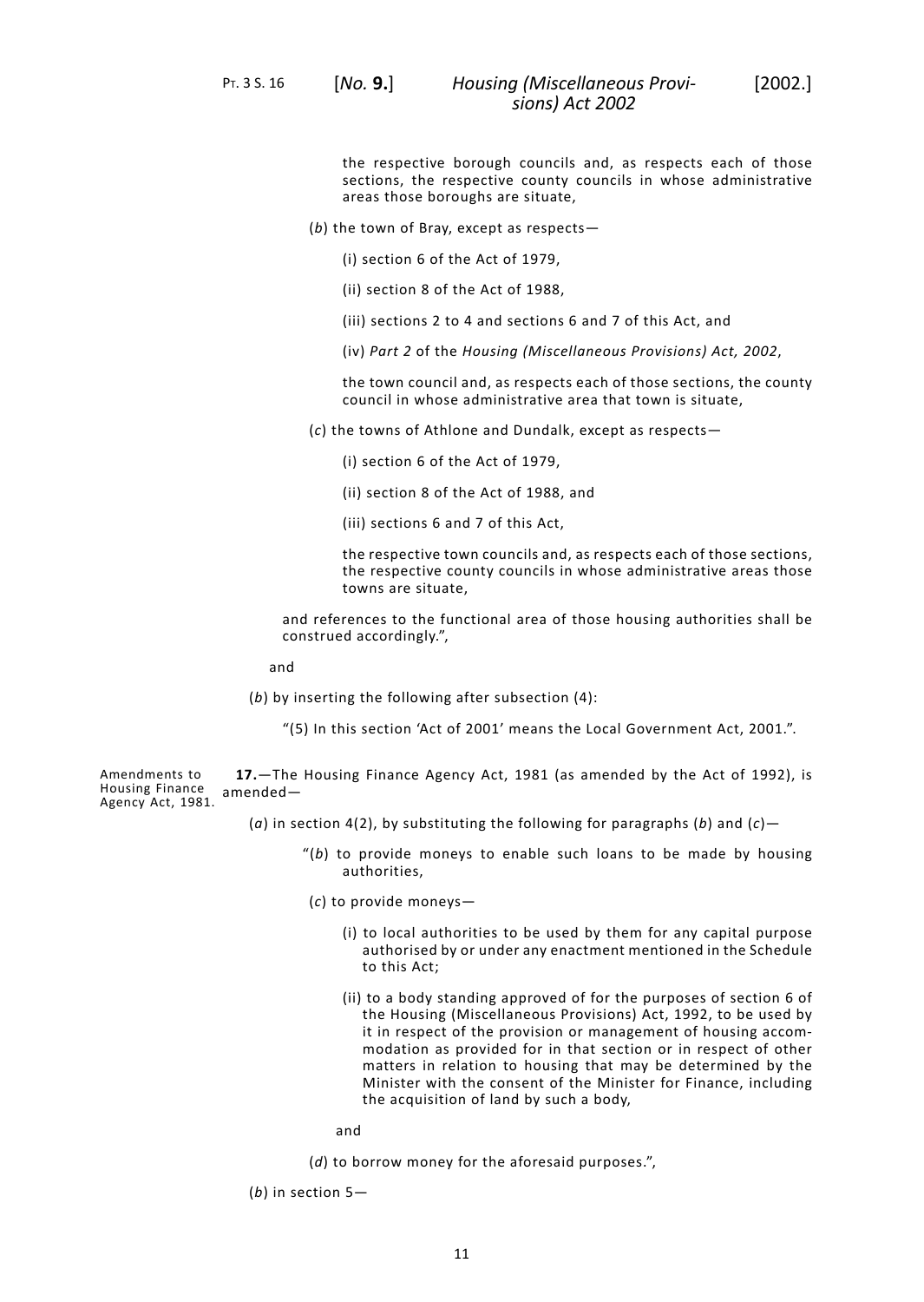- (i) in paragraph (*a*), by deleting "or",
- (ii) in paragraph (*b*), by substituting "," for ".", and
- (iii) by inserting the following after paragraph (*b*):
	- "(*c*) a local authority, to be used by it for any capital purpose authorised by or under any enactment mentioned in the Schedule to this Act, or
	- (*d*) a body standing approved of for the purposes of section 6 of the Housing (Miscellaneous Provisions) Act, 1992, to be used by it in respect of the provision or management of housing accommodation as provided for in that section or in respect of other matters in relation to housing that may be determined by the Minister with the consent of the Minister for Finance, including the acquisition of land by such a body.",
- (*c*) in section 10(3), by substituting "€6,000,000,000" for "£1,500,000,000",

(*d*) by inserting the following after section 10:

| "Performance of<br>borrowing<br>function<br>of                                | 10A. - (1) In this section 'National Treasury Management Agency'<br>means the National Treasury Management Agency established by<br>the National Treasury Management Agency Act, 1990.                                                                                                                                                                                           |
|-------------------------------------------------------------------------------|----------------------------------------------------------------------------------------------------------------------------------------------------------------------------------------------------------------------------------------------------------------------------------------------------------------------------------------------------------------------------------|
| Agency<br>by<br>National Treasury<br>Management<br>Agency.                    | $(2)$ $(a)$ Subject to the prior consent of the Minister for Finance,<br>the Agency may request the National Treasury Management<br>Agency to perform, on its behalf, its borrowing functions<br>$under-$                                                                                                                                                                        |
|                                                                               | (i) subsections (1), (1A) (inserted by the Housing Finance<br>Agency (Amendment) Act, 1985) and (2) of section 10 of<br>this Act, and                                                                                                                                                                                                                                            |
|                                                                               | (ii) section 3 of the Borrowing Powers of Certain Bodies Act,<br>1996.                                                                                                                                                                                                                                                                                                           |
|                                                                               | (b) Where a request is made under paragraph $(a)$ of this<br>subsection, the National Treasury Management Agency shall<br>perform those borrowing functions on behalf of the Agency.                                                                                                                                                                                             |
|                                                                               | (c) The National Treasury Management Agency shall exercise<br>the function of the Agency in relation to the management<br>of the indebtedness of the Agency incurred by the Agency<br>under the provisions referred to in paragraph $(a)$ of this<br>subsection on the terms and conditions that may be agreed<br>by the National Treasury Management Agency with the<br>Agency. |
|                                                                               | (3) The Minister for Finance may revoke his or her consent given<br>under subsection (2) of this section.                                                                                                                                                                                                                                                                        |
| Advances<br>of<br>moneys<br>to<br>Agency<br>by<br>Minister<br>for<br>Finance. | 10B. - (1) The Minister for Finance may advance moneys from<br>the Central Fund or the growing produce thereof to the Agency,<br>on such terms and conditions as that Minister thinks fit, for the<br>purposes of borrowing by the Agency under section 10(1) of this<br>Act.                                                                                                    |
|                                                                               | (2) Advances under subsection (1) of this section shall be repaid<br>to the Exchequer subject to the terms and conditions that the<br>Minister for Finance may determine.",                                                                                                                                                                                                      |

and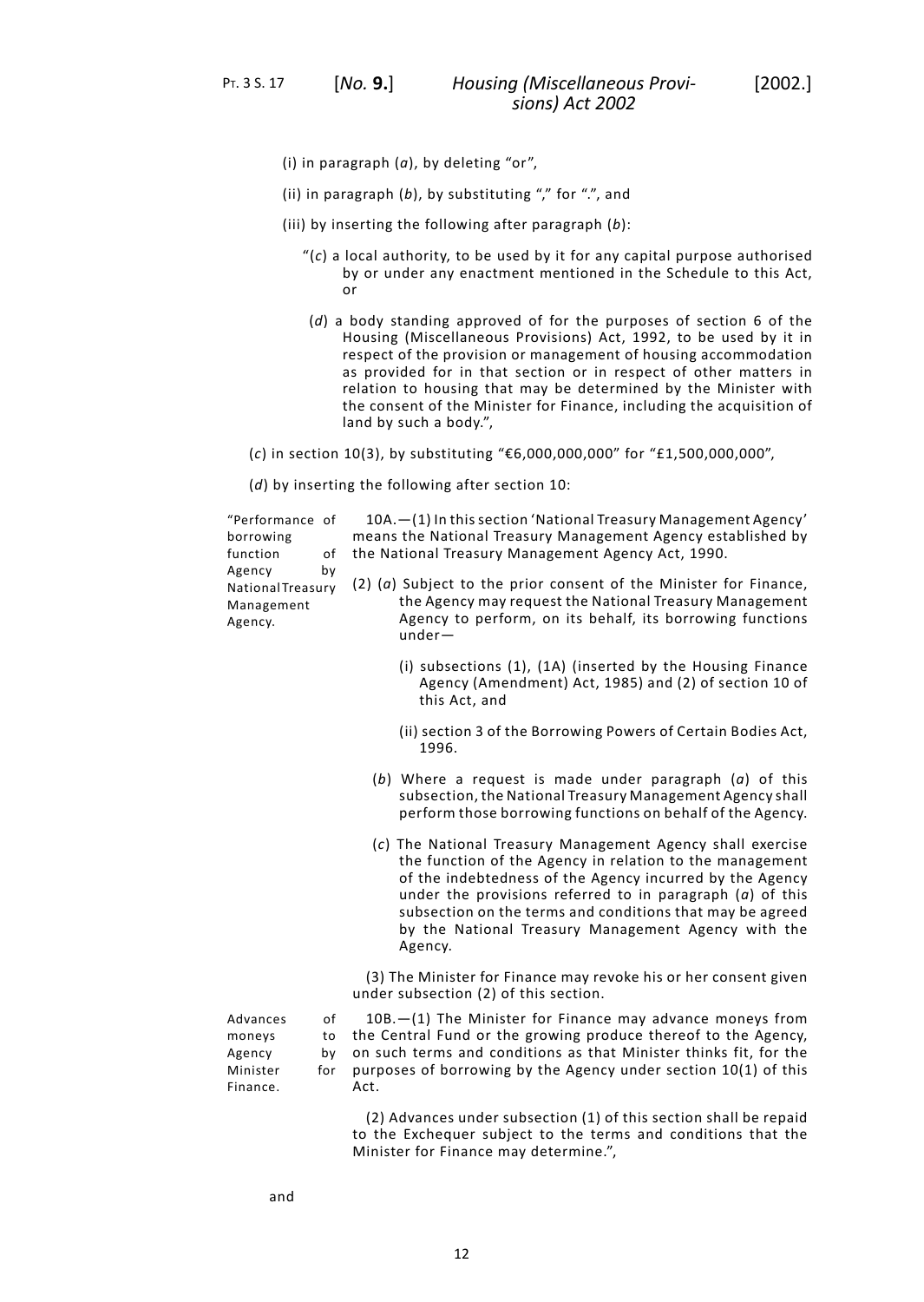(*e*) by inserting after section 18 the Schedule set out in *Schedule 2*.

Amendment of section 54 of Finance Act, 1970.

<span id="page-16-0"></span>**18.**—Section 54 of the Finance Act, 1970, is amended by inserting the following after subsection (7) (inserted by the Finance Act, 1983):

"(7A) The Minister for Finance may engage in such transactions of a normal banking nature with the Housing Finance Agency and with other persons—

- (*a*) in connection with the performance by the Housing Finance Agency of its borrowing function under—
	- (i) subsections (1), (1A) (inserted by the Housing Finance Agency (Amendment) Act, 1985) and (2) of section 10 of the Housing Finance Agency Act, 1981, and
	- (ii) section 3 of the Borrowing Powers of Certain Bodies Act, 1996,

and

(*b*) for the purposes of the better management of the indebtedness incurred by the Housing Finance Agency under the provisions referred to in paragraph (*a*),

<span id="page-16-1"></span>and may, for the purpose of those transactions, issue such funds from the Exchequer, as the Minister for Finance considers appropriate, and the expenses and other costs incurred by the Minister for Finance in connection with or arising out of those transactions shall be charged on the Central Fund or the growing produce thereof.".

Amendment of First Schedule to National Treasury **19.**—The First Schedule to the National Treasury Management Agency Act, 1990, is amended—

Management Agency Act, 1990.

(*a*) by inserting the following after paragraph (*gg*) (inserted by section 163 of the Finance Act, 1997):

> "(*ggg*) section 54(7A) (inserted by the *Housing (Miscellaneous Provisions) Act, 2002*) (in so far as the provision relates to the engagement in certain transactions of a normal banking nature) of the Finance Act, 1970,",

and

<span id="page-16-2"></span>(*b*) by inserting the following after paragraph (*q*) (inserted by the Nítrigin Éireann Teoranta Act, 2001):

> "(*r*) section 10B (inserted by the *Housing (Miscellaneous Provisions) Act, 2002*) of the Housing Finance Agency Act, 1981,".

Amendment of Housing (Private Rented Dwellings) Act, 1982. **20.**—The Housing (Private Rented Dwellings) Act, 1982, is amended by inserting the following after Part III:

## "PART IV

#### **REGULATIONS**

28.—(1) The Minister for Social, Community and Family Affairs may, with the consent of the Minister for Finance, make regulations for the Regulations. payment out of moneys provided by the Oireachtas of allowances to persons who are, on 25 July 2002, tenants of dwellings to which section 8(1) relates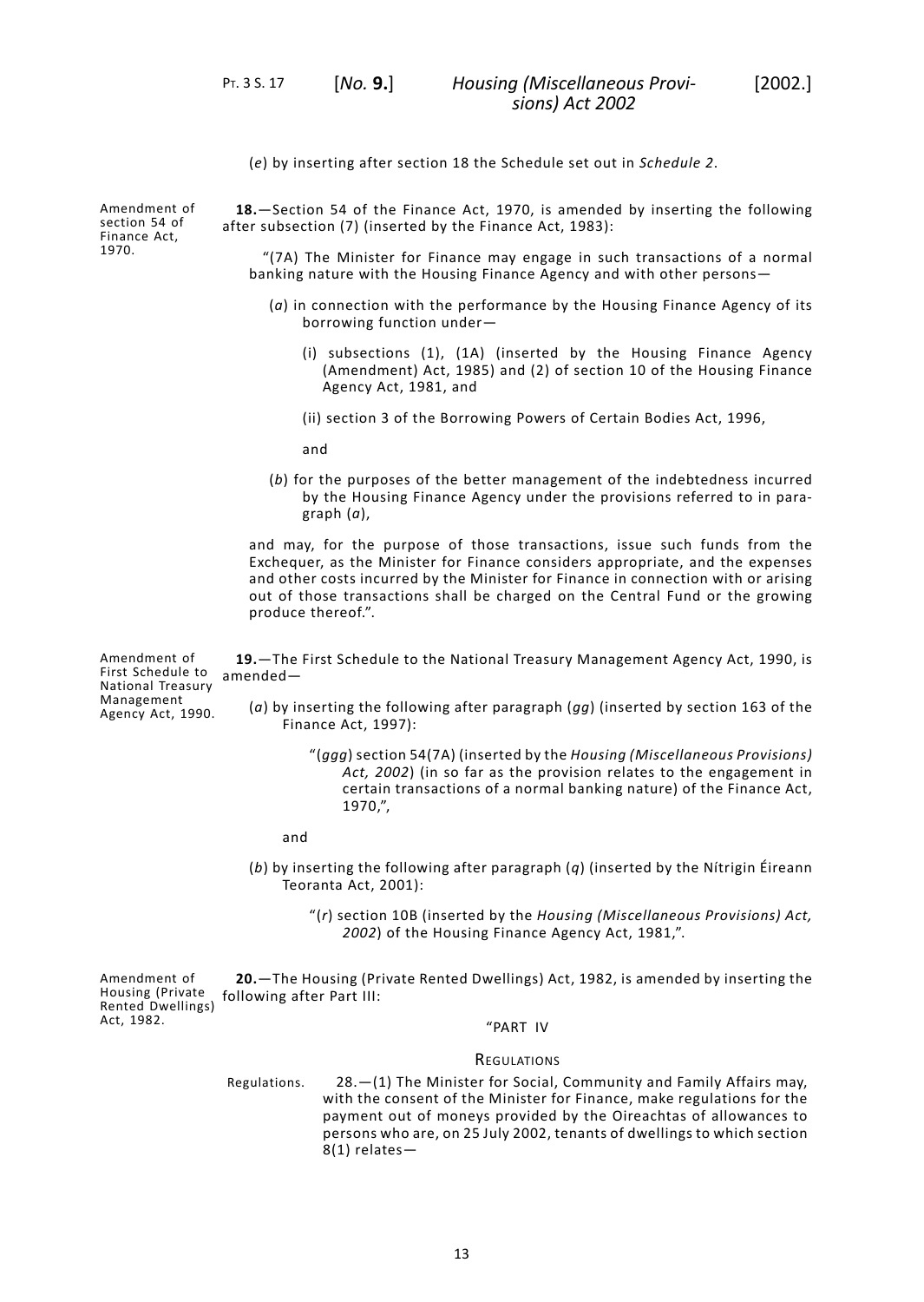PT. 3 S. 20 [*No.* **9.**]

subsists after 25 July 2002 by operation of law or otherwise,

(*b*) whose rent—

(i) is determined in accordance with such terms and conditions, or

(ii) is less than such amount,

as the Minister for Social, Community and Family Affairs may specify in those regulations,

and

(*c*) who would otherwise suffer hardship by reason of increases in the rents of their dwellings.

(2) Entitlement to an allowance and the amount and the payment thereof shall be subject to such terms and conditions as may be specified in the regulations.

(3) Subsections (2) and (3) of section 4 of the Social Welfare (Consolidation) Act, 1993, shall have effect in relation to regulations under this section and the regulations may apply (with or without modification), or make provisions corresponding (with or without modification) to, any other provisions of, or any provisions made under, that Act.

(4) Any expenses incurred by the Minister for Social, Community and Family Affairs or any other Minister in carrying this section into effect shall, to such extent as may be sanctioned by the Minister for Finance, be paid out of moneys provided by the Oireachtas.".

<span id="page-17-0"></span>**21.**—Section 10 (as amended by the Housing (Traveller Accommodation) Act, 1998) of the Housing (Miscellaneous Provisions) Act, 1992, is amended in subsection (1) by substituting the following for paragraph (*c*)—

- "(*c*) is within a one mile radius of any site provided, managed or controlled by a housing authority under section 13 of the Act of 1988 (as amended by the Housing (Traveller Accommodation) Act, 1998), or any other traveller accommodation provided, managed or controlled by a housing authority under the *Housing Acts, 1966* to *2002*, or any traveller housing accommodation provided or managed under section 6 and the housing authority within whose functional area such temporary dwelling has been erected, placed, occupied or otherwise retained is of the opinion that, whether by reason of its use or occupancy or by reason of its being one of a number of such temporary dwellings or otherwise, such temporary dwelling or any occupant of the temporary dwelling—
	- (i) is causing a nuisance or obstruction to the occupants of that site or traveller accommodation or to the occupants of any other dwelling or dwellings within a one mile radius of that site or that traveller accommodation, or
	- (ii) creates a risk to the quality of water, sanitary, electrical or other services associated with that site or traveller accommodation or with any other dwelling or dwellings within a one mile radius of that site or traveller accommodation, or
	- (iii) obstructs or interferes with the use or enjoyment by any person of any public or private amenity or any public or private facility or the mainte-

Amendment of section 10 of Housing (Miscellaneous Provisions) Act, 1992.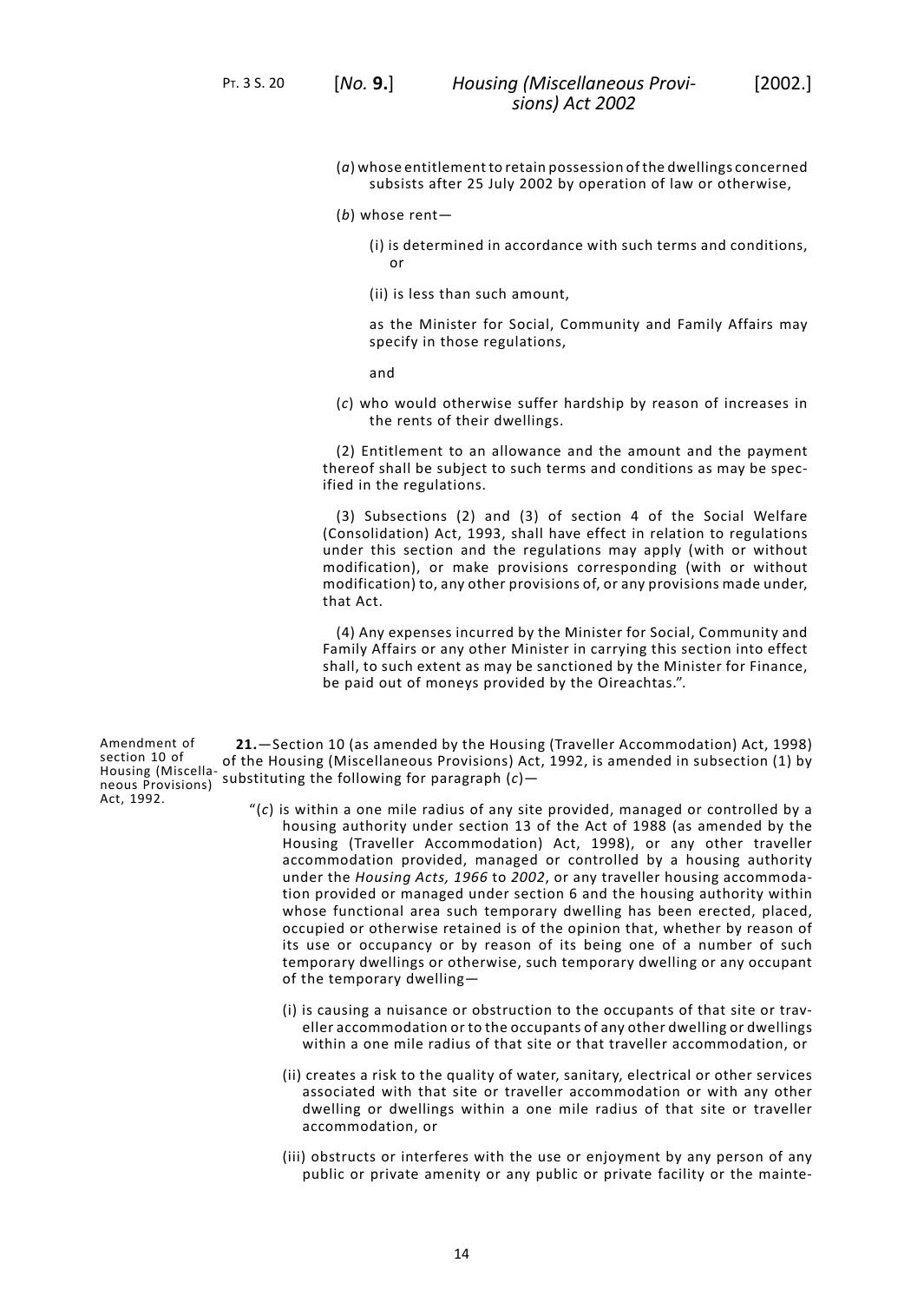PT. 3 S. 21 [*No.* **9.**]

nance of any such amenity or facility, within a one mile radius of that site or traveller accommodation,

the housing authority concerned may serve notice on that person requiring that person, within a specified period, to remove the said temporary dwelling,".

Amendment to **22.**—Section 25 of the Dublin Docklands Development Authority Act, 1997, is amended—

<span id="page-18-0"></span>(*a*) in subsection (7)—

- (i) in paragraph (*a*), by substituting "paragraph (*b*) and (*c*)" for "paragraph (*b*)", and
- (ii) by inserting the following after paragraph (*b*):
	- "(*c*) For the avoidance of doubt, a certificate issued under paragraph (*a*)(ii) may include the following:
		- (i) in the case of a development wholly or partly for the provision of housing, a condition requiring that a percentage, not being more than 20 per cent, specified in the certificate, of houses being provided for in the development to which the certificate relates shall be provided for social or affordable housing;
		- (ii) a condition requiring the payment of a contribution towards any expenditure that has been, is being, or is intended to be incurred, by or on behalf of—
			- (I) Dublin City Council, in respect of the provision of public infrastructure and facilities that benefit or facilitate development in the area to which the planning scheme concerned relates;
			- (II) the Authority, in respect of the provision of public infrastructure and facilities in accordance with its functions under section 18 or to give effect to the master plan or the planning scheme concerned;
		- (iii) a condition relating to any matter which the Authority considers is in furtherance of the master plan or a planning scheme.",

and

(*b*) by inserting the following after subsection (7):

"(8) In this section—

'house' includes any building or part of a building used or suitable for use as a dwelling and any outoffice, yard, garden or other land appurtenant to or usually enjoyed with that building or part of a building, and, where appropriate, includes a building which was designed for use as 2 or more dwellings or a flat, an apartment or other dwelling within such a building, and 'housing' shall be read accordingly;

'the provision of public infrastructure and facilities' means—

- (*a*) the acquisition of land,
- (*b*) the provision of open spaces, recreational and community facilities and amenities and landscaping works,

section 25 of the Dublin Docklands Development Authority Act, 1997.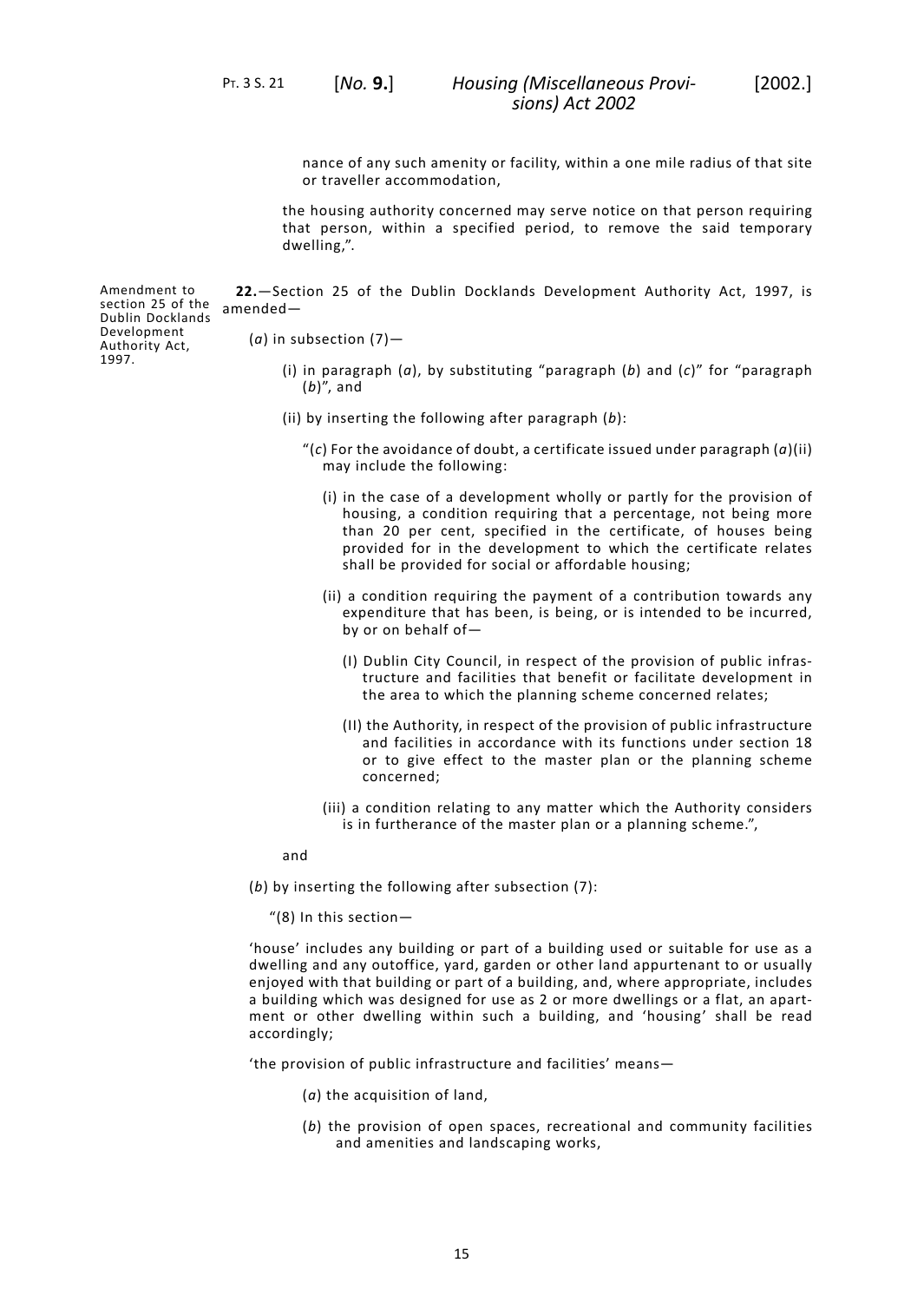PT. 3 S. 22 [*No.* **9.**]

- (*c*) the provision of roads, places for the parking of vehicles, bridges, sewers, waste water and water treatment facilities, drains and watermains,
- (*d*) the provision of bus corridors and bus lanes, bus interchange facilities (including car parks for those facilities), rail and light rail transport and any other infrastructure to facilitate public transport,
- (*e*) the provision of cycle and pedestrian facilities and traffic calming measures,
- (*f*) the refurbishment, upgrading, enlargement or replacement of roads, places for the parking of vehicles, bridges, sewers, waste water and water treatment facilities, drains or watermains, and
- <span id="page-19-0"></span>(*g*) any matters ancillary to paragraphs (*a*) to (*f*).".

Amendments to Building Societies *3*. Act, 1989. **23.**—The Building Societies Act, 1989, is amended to the extent specified in *Schedule*

Amendment to Criminal Justice (Public Order) Act, 1994.

<span id="page-19-1"></span>**24.**—The Criminal Justice (Public Order) Act, 1994, is amended by inserting the following after Part II:

"PART IIA

OFFENCES RELATING TO ENTERING AND OCCUPYING LAND WITHOUT CONSENT 19A.—(1) In this Part, except where the context otherwise requires— Interpretation (Part IIA).

'Commissioner' means the Commissioner of the Garda Síochána;

'consent duly given' means consent given by—

- (*a*) in the case of lands referred to in subsection (2)(*a*), the relevant statutory body,
- (*b*) in the case of lands referred to in subsection (2)(*b*), the relevant trustees, and
- (*c*) in any other case, the owner concerned;

'health board' means

- (*a*) a health board established under the Health Act, 1970,
- (*b*) the Eastern Regional Health Authority, or
- (*c*) an Area Health Board established under the Health (Eastern Regional Health Authority) Act, 1999;

'local authority' means a county council, a city council or a town council for the purposes of the Local Government Act, 2001;

'object' includes any temporary dwelling (within the meaning of section 69 of the Roads Act, 1993) and an animal of any kind or description;

'owner' means—

- (*a*) in relation to land, the person lawfully entitled—
	- (i) to possession, and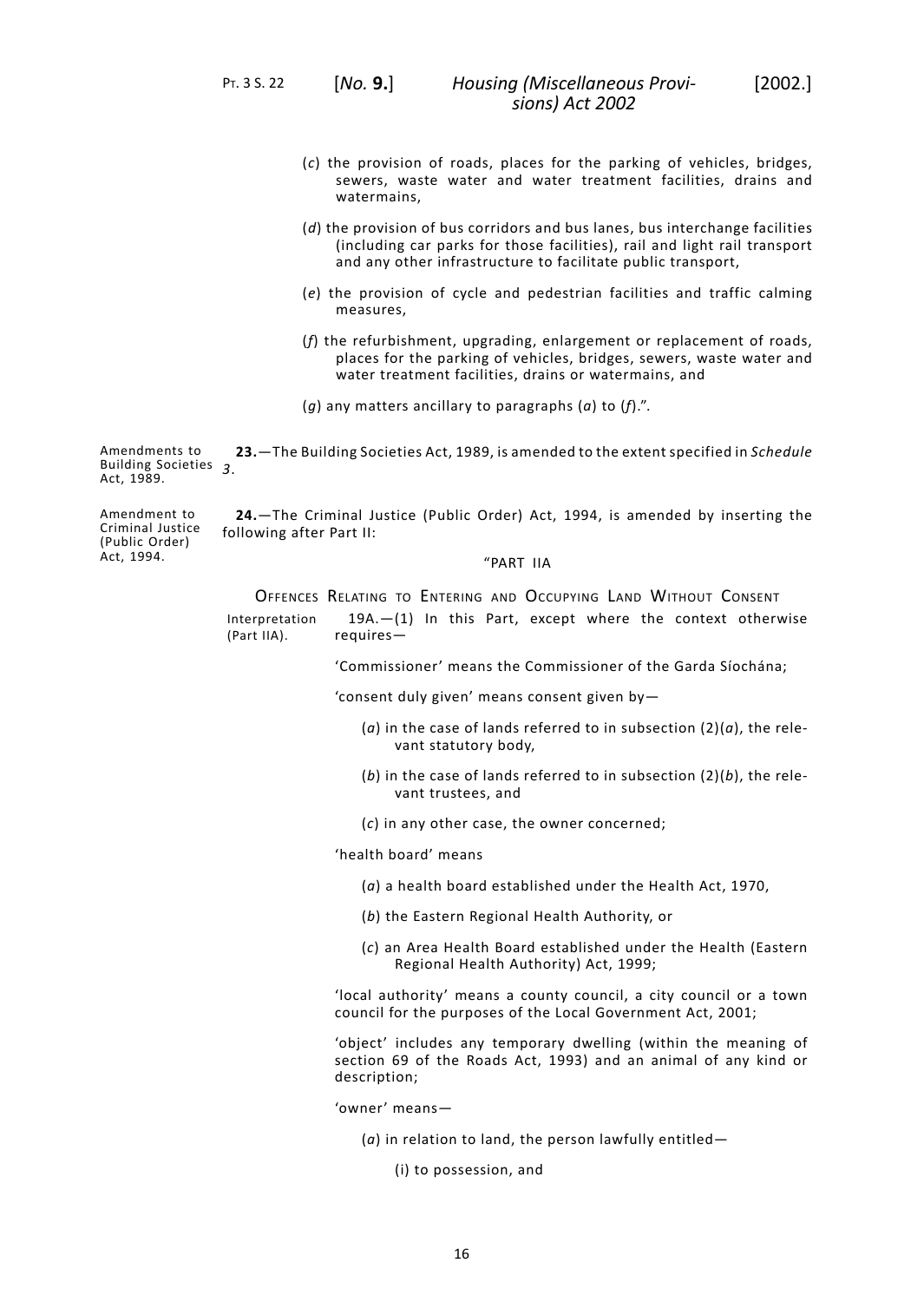- 
- (ii) to the immediate use and enjoyment,

of the land as the owner, lessee, ten-and or otherwise, or any person acting on behalf of that person;

(*b*) in relation to land referred to in paragraph (*a*) or (*b*) of subsection (2), the relevant statutory body or trustees, as the case may be;

'statutory body' means—

- (*a*) a Minister of the Government,
- (*b*) the Commissioners of Public Works in Ireland,
- (*c*) a local authority,
- (*d*) a harbour authority within the meaning of the Harbours Act, 1946, or a company established pursuant to section 7 of the Harbours Act, 1996,
- (*e*) a health board,
- (*f*) a vocational education committee within the meaning of the Vocational Education Acts, 1930 to 1999,
- (*g*) any other body established—
	- (i) by or under any enactment (other than the Companies Acts, 1963 to 2001), or
	- (ii) under the Companies Acts, 1963 to 2001, in pursuance of powers conferred by or under another enactment,

and financed wholly or partly by means of moneys provided, or loans made or guaranteed, by a Minister of the Government or the issue of shares held by or on behalf of a Minister of the Government, and subsidiary of any such body.

- (2) In this part a reference to land includes—
	- (*a*) land provided or maintained by a statutory body primarily for the amenity or recreation of the public or any class of persons (including any park, open space, car park, playing field or other space provided for recreational, community or conservation purposes) or is land within the curtilage of any public building,
	- (*b*) land held by trustees for the benefit of the public or any class of the public, and
	- (*c*) land covered by water.

Extent of application (Part IIA), etc.

19B.—(1) This Part does not apply to any public road within the meaning of the Roads Act, 1993.

(2) This Part is without prejudice to any other enactment (including any other provision of this Act) or any rule of law.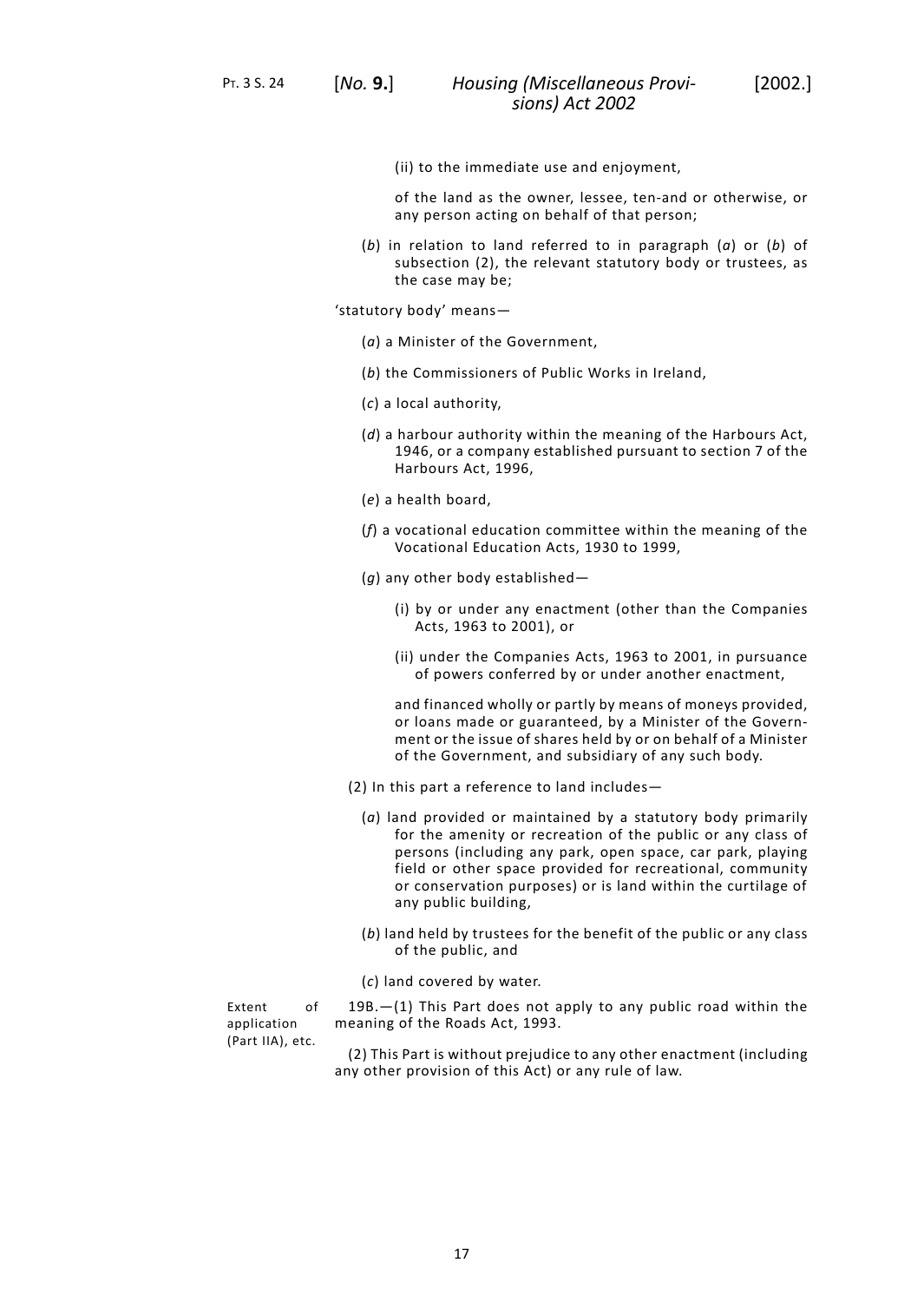PT. 3 S. 24 [*No.* **9.**]

Entry on and occupation of land or bringing onto or placing an object on land without consent.

19C.—(1) A person, without the duly given consent of the owner, shall not—

- (*a*) enter and occupy any land, or
- (*b*) bring onto or place on any land any object,

where such entry or occupation or the bringing onto or placing on the land of such object is likely to—

- (i) substantially damage the land,
- (ii) substantially and prejudicially affect any amenity in respect of the land,
- (iii) prevent persons entitled to use the land or any amenity in respect of the land from making reasonable use of the land or amenity,
- (iv) otherwise render the land or any amenity in respect of the land, or the lawful use of the land or any amenity in respect of the land, unsanitary or unsafe,
- (v) substantially interfere with the land, any amenity in respect of the land, the lawful use of the land or any amenity in respect of the land.

(2) A person who contravenes subsection (1) shall be guilty of an offence.

(3) Where a member of the Garda Síochána has reason to believe that a person is committing or has committed an offence under subsection (1) the member—

- (*a*) may demand of the person his or her name and address,
- (*b*) may direct the person to leave the land concerned and to remove from the land any object that belongs to the person or that is under his or her control, and
- (*c*) shall inform the person of the nature of the offence in respect of which it is suspected that person has been involved and the statutory consequences of failing to comply with a demand or direction under this subsection.

Refusing or 19D.—Where a person failing to give name or address or failure to comply with direction.

- (*a*) refuses or fails to give his or her name and address to a member of the Garda Síochána when demanded under section 19C, or gives to the member a name or address that is false or misleading, or
	- (*b*) fails to comply with a direction under that section,

he or she shall be guilty of an offence.

19E.—A member of the Garda Síochána may arrest without warrant a person— Arrest without warrant.

> (*a*) who fails or refuses to give his or her name and address when demanded under section 19C(3)(*a*) or gives a name or address which the member has reasonable grounds for believing is false or misleading,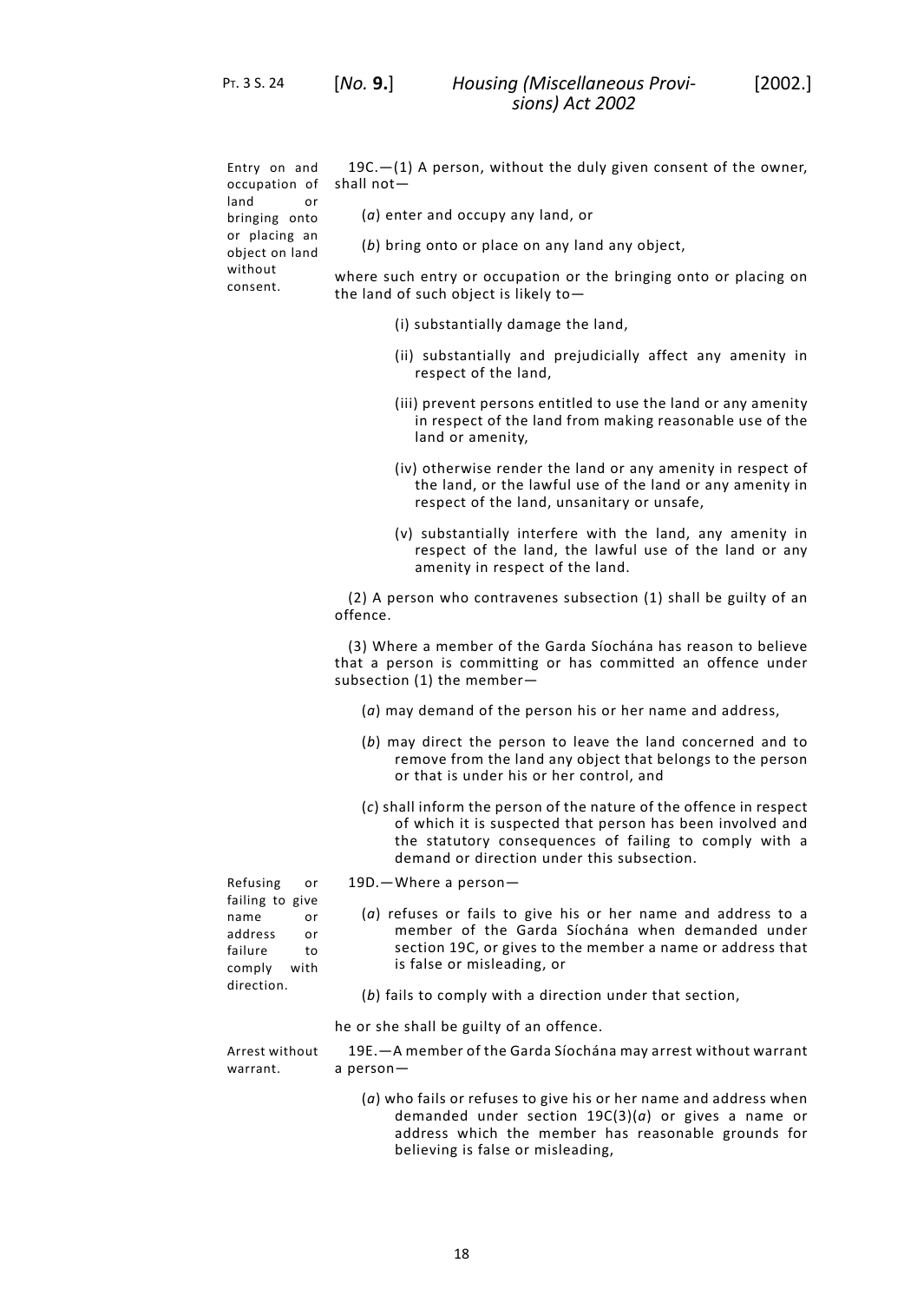- (*b*) who fails to comply with a direction given under section 19C(3)(*b*), or
- (*c*) whom the member finds committing an offence under section 19C(1).

Removal, storage and<br>disposal of disposal object.

19F.—(1) Where a person fails to comply with a direction under section 19C(3)(*b*), a member of the Garda Síochána may remove or cause to be removed any object which the member has reason to believe was brought onto or placed on the land in contravention of section 19C(1) and may store or cause to be stored such object so removed.

(2) Any person who obstructs or impedes or assists a person to obstruct or impede a member of the Garda Síochana in the execution of his or her duty under this section shall be guilty of an offence.

(3) Where an object has been removed under this section without the presence or knowledge of any person claiming to own, occupy, control or otherwise retain it, the Commissioner shall serve or cause to be served upon each such person whose name and address can be ascertained by reasonable enquiry, a notice informing the person where the object may be claimed and recovered, requiring the person to claim and recover it within one month of the date of service of the notice and informing him or her of the statutory consequences of his or her failure to do so.

(4) An object removed and stored under this section shall be given to a person claiming possession of the object if, but only if, he or she makes a declaration in writing that he or she is the owner of the object or is authorised by its owner to claim it or is, for a specified reason, otherwise entitled to possession of it and, at the discretion of the Commissioner, the person pays the amount of any expenditure reasonably incurred in removing and storing the object.

(5) The Commissioner may dispose of, or cause to be disposed of, an object removed and stored under this section if—

- (*a*) the owner of the object fails to claim it and remove it from the place where it is stored within one month of the date on which a notice under subsection (3) was served on him or her, or
- (*b*) the name and address of the owner of the object cannot be ascertained by reasonable enquiry.

(6) Where the Commissioner becomes entitled to dispose of or cause to be disposed of an object under subsection (5) and the object is, in his or her opinion, capable of being sold, the Commissioner shall be entitled to sell or cause to be sold the object for the best price reasonably obtainable and upon doing so shall pay or cause to be paid to the person who was the owner of the object at the time of its removal, where the name and address of the owner can be ascertained by reasonable enquiry, a sum equal to the proceeds of such sale after deducting therefrom any expenditure reasonably incurred in its removal, storage and sale.

19G.—(1) A person guilty of an offence under this Part shall be liable on summary conviction to a fine not exceeding €3,000 or to a term of imprisonment not exceeding one month or to both. Penalties and proceedings.

> (2) In any proceedings for an offence under this Part it shall be presumed until the contrary is shown that consent under this Part was not given.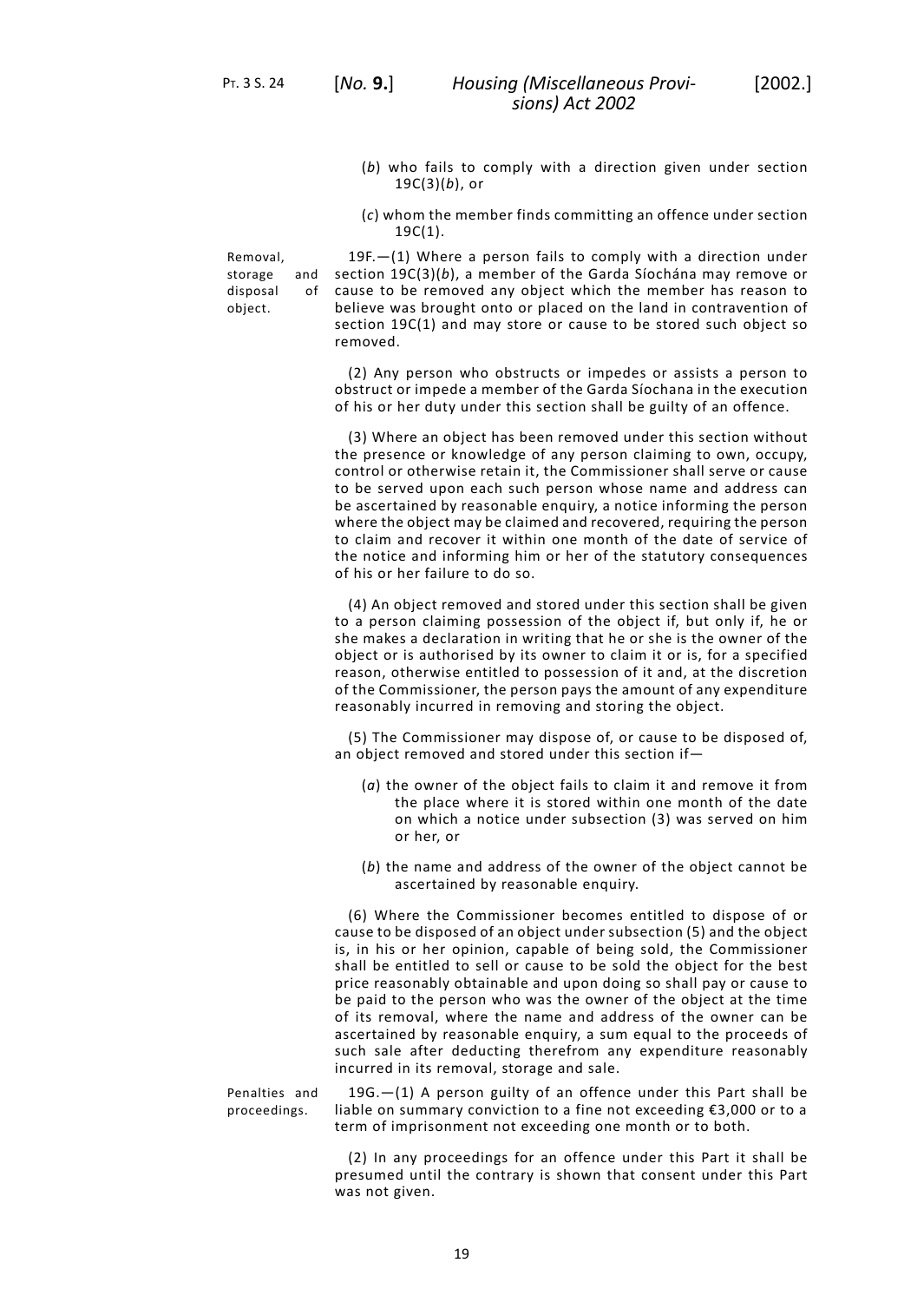19H.—(1) Notwithstanding any statutory provision or rule of law District Court. to the contrary, the jurisdiction of the District Court shall not, in Jurisdiction of summary proceedings in relation to an offence under this Part, be ousted by reason solely of a question of title to land being brought into issue.

> (2) Where in summary proceedings in relation to an offence under this Part a question of title to land is brought into issue, the decision of a justice of the District Court in the proceedings or on the question shall not operate as an estoppel in, or a bar to, proceedings in any court in relation to the land.".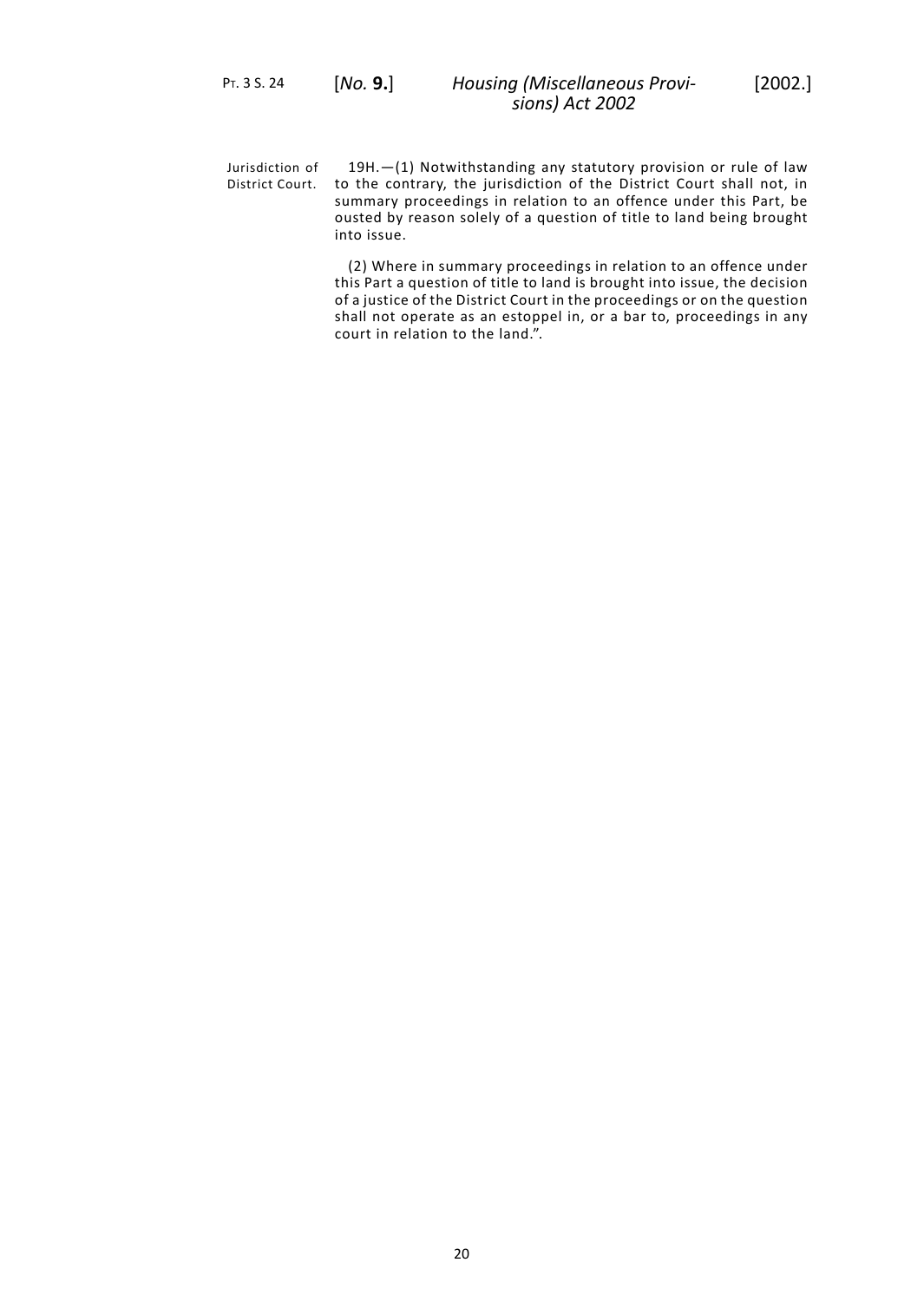*[Section](#page-8-1) 4.*

## SCHEDULE 1

<span id="page-24-0"></span>

| <b>ENACTMENTS REPEALED</b> |                                                      |                            |
|----------------------------|------------------------------------------------------|----------------------------|
| Number and Year            | Enactment                                            | Extent of Repeal           |
| (1)                        | (2)                                                  | (3)                        |
| No. 21 of 1996             | Housing Act, 1996                                    | Section $11(1)(a)$ and (2) |
| No. 27 of 1979             | Housing(Miscellaneous)<br>Provisions) Act, 1979      | Sections 3 and 4           |
| No. 28 of 1988             | Housing Act, 1988                                    | Sections 24 and 25         |
| No. 33 of 1998             | (Traveller<br>Housing<br>Accommodation) Act,<br>1998 | Section 28                 |

<span id="page-24-1"></span>*[Section](#page-14-0) 17.*

## SCHEDULE 2

# SCHEDULE TO HOUSING FINANCE AGENCY ACT, 1981 "SCHEDULE

*Housing Acts, 1966* to *2002*

Local Government (Sanitary Services) Acts, 1878 to 1995

Waste Management Acts, 1996 and 2001

<span id="page-24-2"></span>Water Supplies Act, 1942".

*[Section](#page-19-0) 23.*

## SCHEDULE 3

# AMENDMENTS TO BUILDING SOCIETIES ACT, 1989

| Number | Provision<br>affected | Amendment                                                                                                     |
|--------|-----------------------|---------------------------------------------------------------------------------------------------------------|
| 1.     | Section 23            | $(a)$ In subsection $(1)$ :                                                                                   |
|        |                       | (i) in paragraph $(e)$ , delete "and";                                                                        |
|        |                       | (ii) in paragraph $(f)$ , substitute ";" for ".";                                                             |
|        |                       | (iii) insert the following after paragraph $(f)$ :                                                            |
|        |                       | $''(q)$ commercial loans before the mortgage has been<br>created and guarantees in lieu of such loans,<br>and |
|        |                       | (h) loans secured by cash or in relation to which<br>the society has rights of set-off against cash.".        |
|        |                       | $(b)$ In subsection $(2)$ :                                                                                   |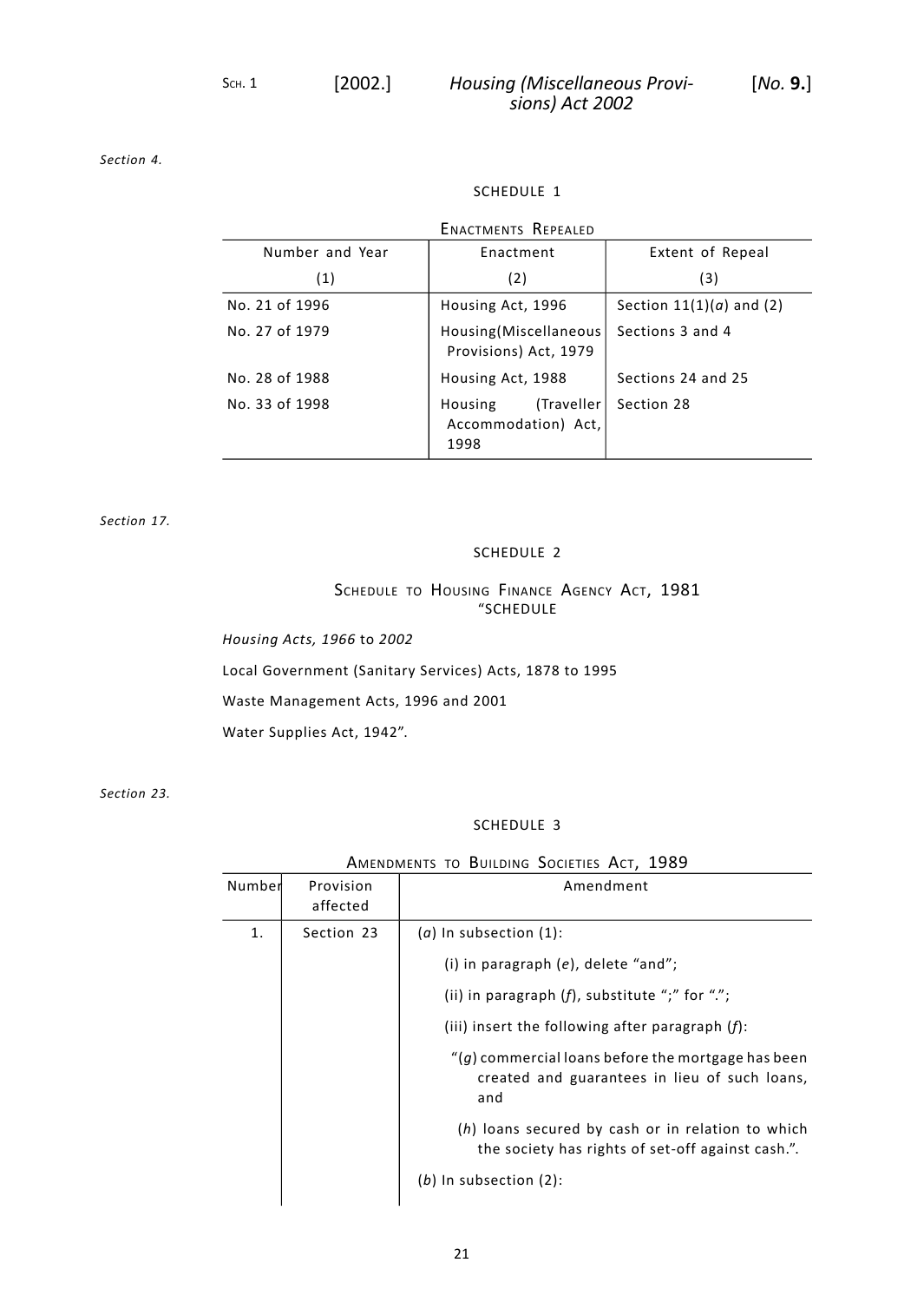| Number | Provision<br>affected | Amendment                                                                                                                                                                                                                                                    |
|--------|-----------------------|--------------------------------------------------------------------------------------------------------------------------------------------------------------------------------------------------------------------------------------------------------------|
|        |                       | (i) in paragraph (a), delete "and" where it occurs for<br>the second time;                                                                                                                                                                                   |
|        |                       | (ii) in paragraph (b), substitute ", and" for ".";                                                                                                                                                                                                           |
|        |                       | (iii) insert the following after paragraph $(b)$ :                                                                                                                                                                                                           |
|        |                       | $f(c)$ any other conditions that the Bank considers<br>appropriate.".                                                                                                                                                                                        |
| 2.     | Section 25            | In subsection (1):                                                                                                                                                                                                                                           |
|        |                       | (a) substitute the following for paragraphs $(b)$ and $(c)$ :                                                                                                                                                                                                |
|        |                       | $''(b)$ an assessment shall not be made by a person who<br>is disqualified under this section from making an<br>assessment,                                                                                                                                  |
|        |                       | (c) where a borrower takes out a loan, secured against<br>a particular security, for the first time-                                                                                                                                                         |
|        |                       | (i) in relation to such security, or                                                                                                                                                                                                                         |
|        |                       | (ii) with the building society concerned,                                                                                                                                                                                                                    |
|        |                       | a written report shall be made on the value of the<br>security and any factors which may affect its value<br>by a person who is competent to value and who is<br>not disqualified under this section from making a<br>report on the security concerned,      |
|        |                       | (d) where any further loan is taken out by the same<br>borrower secured against the same security, a<br>building society shall establish such procedures as<br>it considers appropriate for assessing the value of<br>the security for the loan concerned."; |
|        |                       | (b) delete "but the arrangements need not require each<br>report to be made with a view to a particular assess-<br>ment so long as it is adequate for the purpose of<br>making the assessment".                                                              |
| 3.     | Section 29            | In subsection $(2)(b)$ , insert "other than guarantees<br>referred to in section $23(1)(g)$ " after "indemnities,".                                                                                                                                          |
| 4.     | Section 34            | In subsection (1), insert "and for such other purposes as<br>the Central Bank may from time to time approve" after<br>"business".                                                                                                                            |
| 5.     | Section 40            | In subsection (2), substitute the following for subpara-<br>graphs (i), (ii) and (iii):                                                                                                                                                                      |
|        |                       | "(i) the carrying on of the ordinary business of a building<br>society,                                                                                                                                                                                      |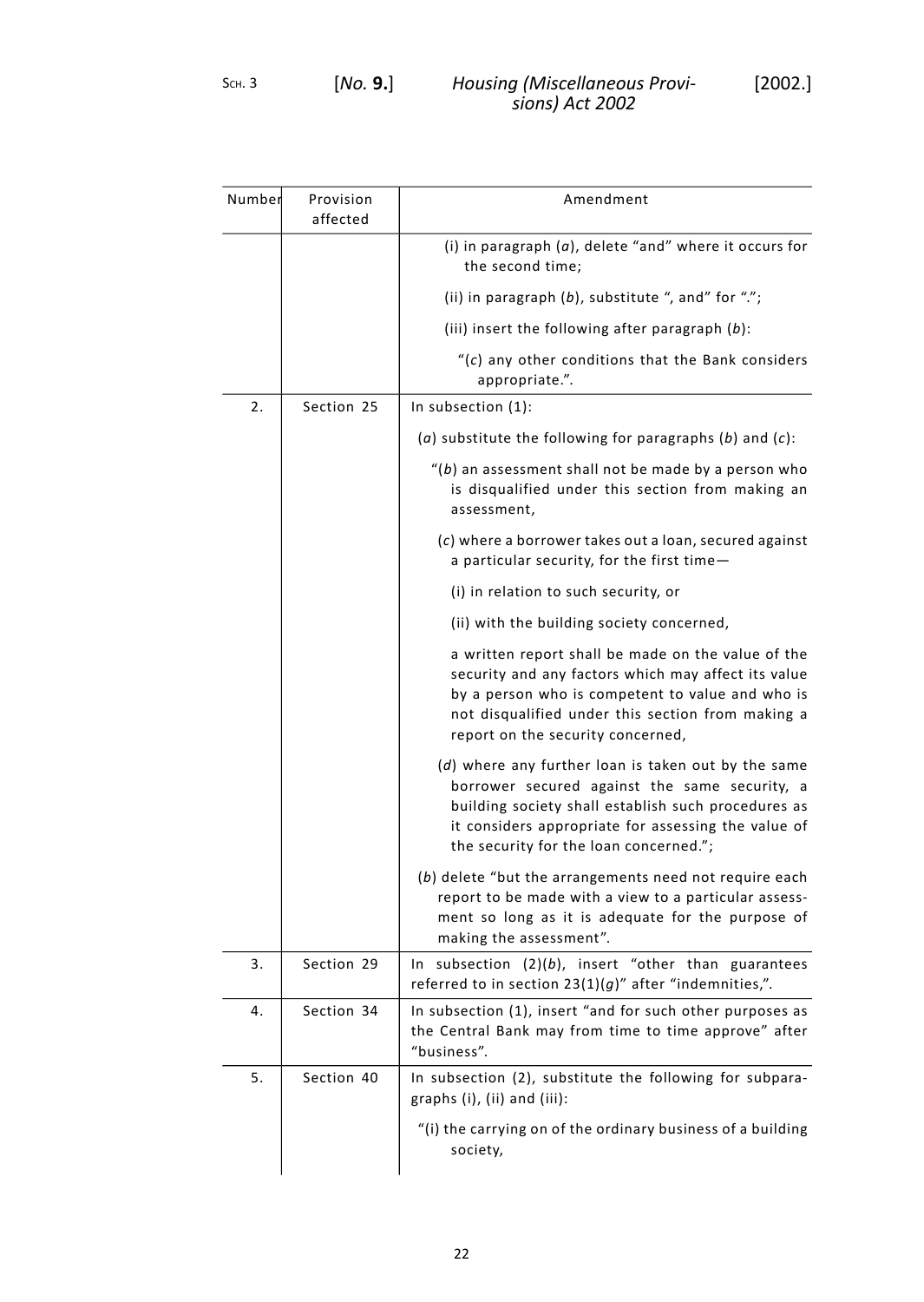| Number | Provision<br>affected | Amendment                                                                                                                                                                                           |
|--------|-----------------------|-----------------------------------------------------------------------------------------------------------------------------------------------------------------------------------------------------|
|        |                       | (ii) the making of payments to which subparagraph (i)<br>does not relate,                                                                                                                           |
|        |                       | (iii) the acquisition or disposal of other assets or liabili-<br>ties,".                                                                                                                            |
| 6.     | Section 53            | $(a)$ In subsection $(8)$ , substitute "Subject to subsection<br>(8A), the provisions of this section apply" for "The<br>provisions of this section apply".                                         |
|        |                       | (b) Insert the following after subsection (8):                                                                                                                                                      |
|        |                       | "(8A) Subsection (8) shall not apply to any transaction<br>or arrangement made by a society for a person<br>connected with a director of the society where-                                         |
|        |                       | $(a)$ it is entered into by the society in the ordinary<br>course of its business, and                                                                                                              |
|        |                       | (b) its value is not greater, and its terms no more<br>favourable, in respect of the person for whom it<br>is made, than that or those which-                                                       |
|        |                       | (i) the society ordinarily offers, or                                                                                                                                                               |
|        |                       | (ii) it is reasonable to expect the society to have<br>offered,                                                                                                                                     |
|        |                       | to or in respect of a person of the same financial<br>standing but unconnected with the society.".                                                                                                  |
| 7.     | Section 57            | In subsection (2), substitute the following for paragraph<br>$(c)$ :                                                                                                                                |
|        |                       | "(c) any loan, if the loan is made for or towards the<br>purchase or improvement of a house used or to be<br>used as the director's only or main residence and<br>provided that-                    |
|        |                       | (i) loans of that description and on similar terms are<br>ordinarily made to employees of the society, and                                                                                          |
|        |                       | (ii) it is reasonable to expect the society to have<br>offered a similar loan to or in respect of a person<br>of the same financial standing as the director but<br>unconnected with the society.". |
| 8.     | Section 59            | ( $a$ ) Insert the following after subsection $(1)$ :                                                                                                                                               |
|        |                       | "(1A) Subsection (1) shall not require a building<br>society to keep in its register a copy of a transaction<br>or arrangement made for a connected person if-                                      |
|        |                       | $(a)$ it is entered into by the society in the ordinary<br>course of its business, and                                                                                                              |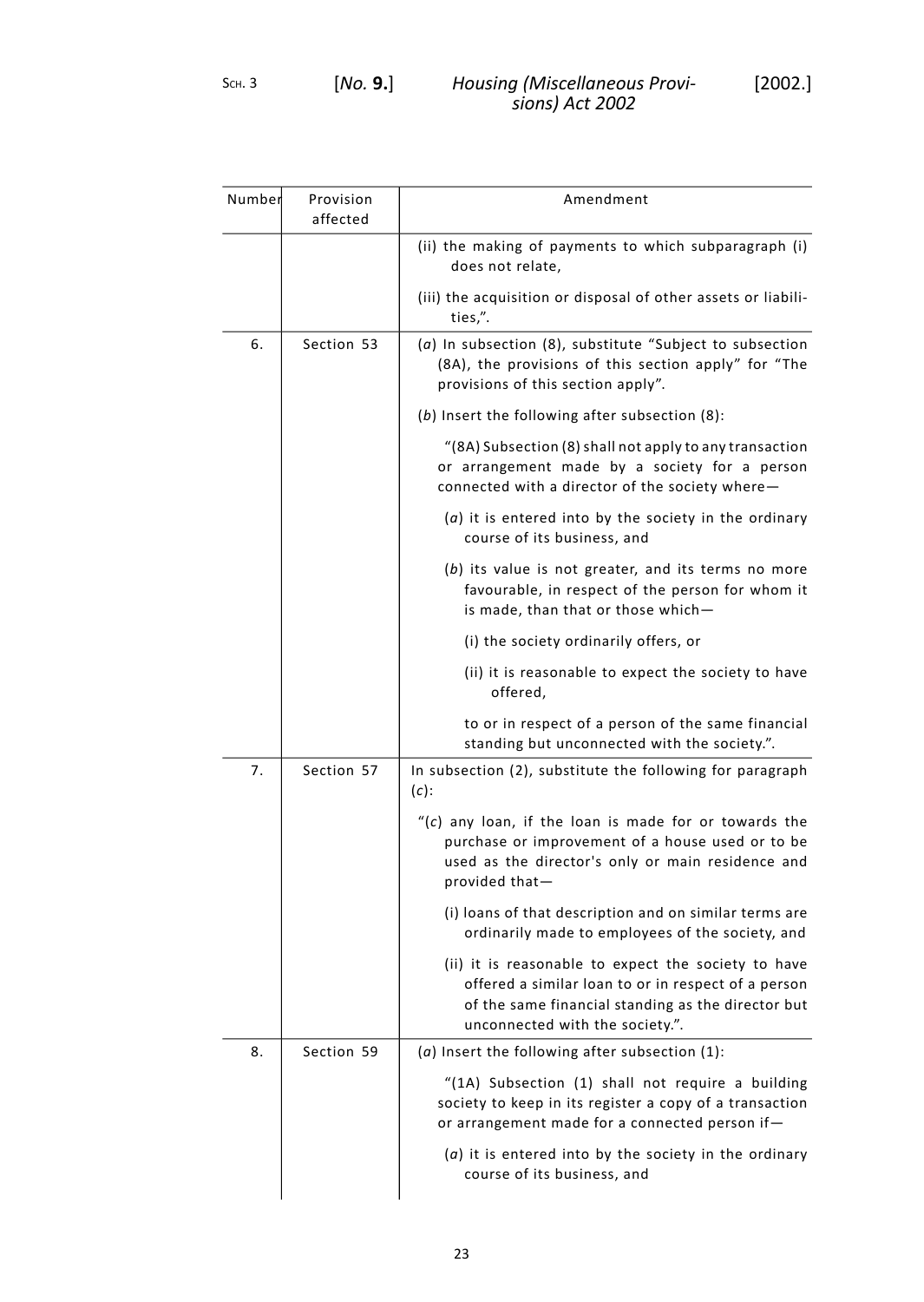| Number | Provision<br>affected | Amendment                                                                                                                                                                                                                                                                                                                                                                                                                                                                                                                                               |
|--------|-----------------------|---------------------------------------------------------------------------------------------------------------------------------------------------------------------------------------------------------------------------------------------------------------------------------------------------------------------------------------------------------------------------------------------------------------------------------------------------------------------------------------------------------------------------------------------------------|
|        |                       | (b) its value is not greater, and its terms no more<br>favourable, in respect of the person for whom it<br>is made, than that or those which-                                                                                                                                                                                                                                                                                                                                                                                                           |
|        |                       | (i) the society ordinarily offers, or                                                                                                                                                                                                                                                                                                                                                                                                                                                                                                                   |
|        |                       | (ii) it is reasonable to expect the society to have<br>offered,                                                                                                                                                                                                                                                                                                                                                                                                                                                                                         |
|        |                       | to or in respect of a person of the same financial<br>standing but unconnected with the society.".                                                                                                                                                                                                                                                                                                                                                                                                                                                      |
|        |                       | (b) Insert the following after subsection (3):                                                                                                                                                                                                                                                                                                                                                                                                                                                                                                          |
|        |                       | "(3A) Subsection (3) shall not require the inclusion<br>in the statement of particulars of any transaction or<br>arrangement if-                                                                                                                                                                                                                                                                                                                                                                                                                        |
|        |                       | $(a)$ it is entered into by the society in the ordinary<br>course of its business, and                                                                                                                                                                                                                                                                                                                                                                                                                                                                  |
|        |                       | (b) its value is not greater, and its terms no more<br>favourable, in respect of the person for whom it<br>is made, than that or those which-                                                                                                                                                                                                                                                                                                                                                                                                           |
|        |                       | (i) the building society ordinarily offers, or                                                                                                                                                                                                                                                                                                                                                                                                                                                                                                          |
|        |                       | (ii) it is reasonable to expect the building society<br>to have offered,                                                                                                                                                                                                                                                                                                                                                                                                                                                                                |
|        |                       | to or in respect of a person of the same financial<br>standing but unconnected with the building soci-<br>ety.".                                                                                                                                                                                                                                                                                                                                                                                                                                        |
| 9.     | Section 77            | (a) In subsection $(1)(c)$ , substitute "a cash flow state-<br>ment" for "a statement of the source and application<br>of funds".                                                                                                                                                                                                                                                                                                                                                                                                                       |
|        |                       | $(b)$ In subsection (2), substitute "and in respect of the<br>society and its subsidiaries, group accounts dealing<br>respectively with the income and expenditure, the<br>state of the affairs and the manner in which the soci-<br>ety and its subsidiaries have been financed and their<br>financial resources have been used, during that year"<br>for ", group accounts dealing respectively with the<br>income and expenditure, the state of the affairs and<br>the source and application of the funds, of the society<br>and the subsidiaries". |
|        |                       | (c) In subsection (4), substitute "a cash flow statement"<br>for "a statement of the source and application of<br>funds".                                                                                                                                                                                                                                                                                                                                                                                                                               |